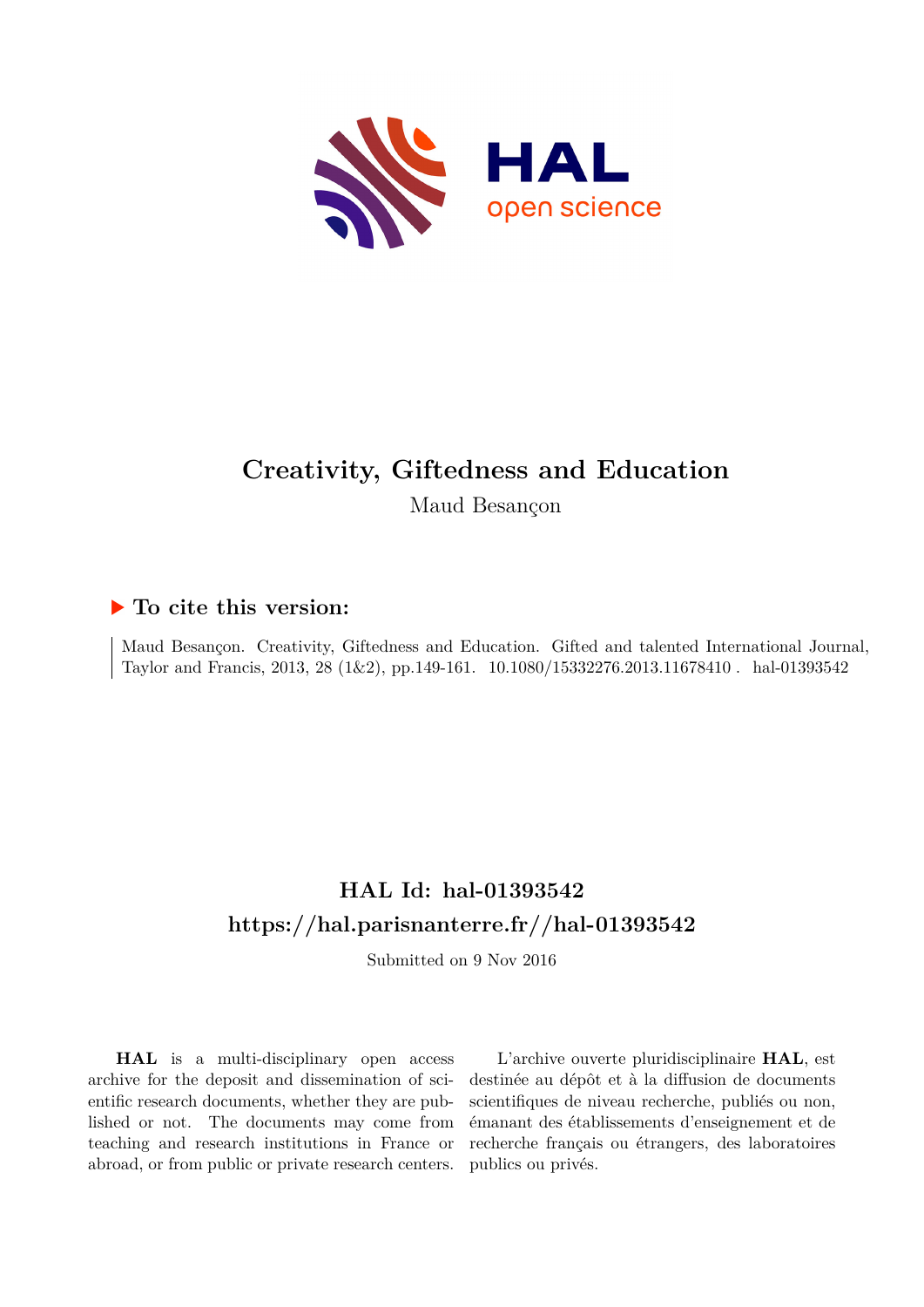Creativity, giftedness and education

Maud Besançon

Université Paris Ouest Nanterre La Défense

Laboratoire CHArt (EA4004)

Author's address :

Laboratoire CHArt (EA 4004) UFR SPSE, Bâtiment C Université Paris Ouest Nanterre La Défense 200 avenue de la République 92001 Nanterre Cedex, France e-mail : maudbesancon.psy@gmail.com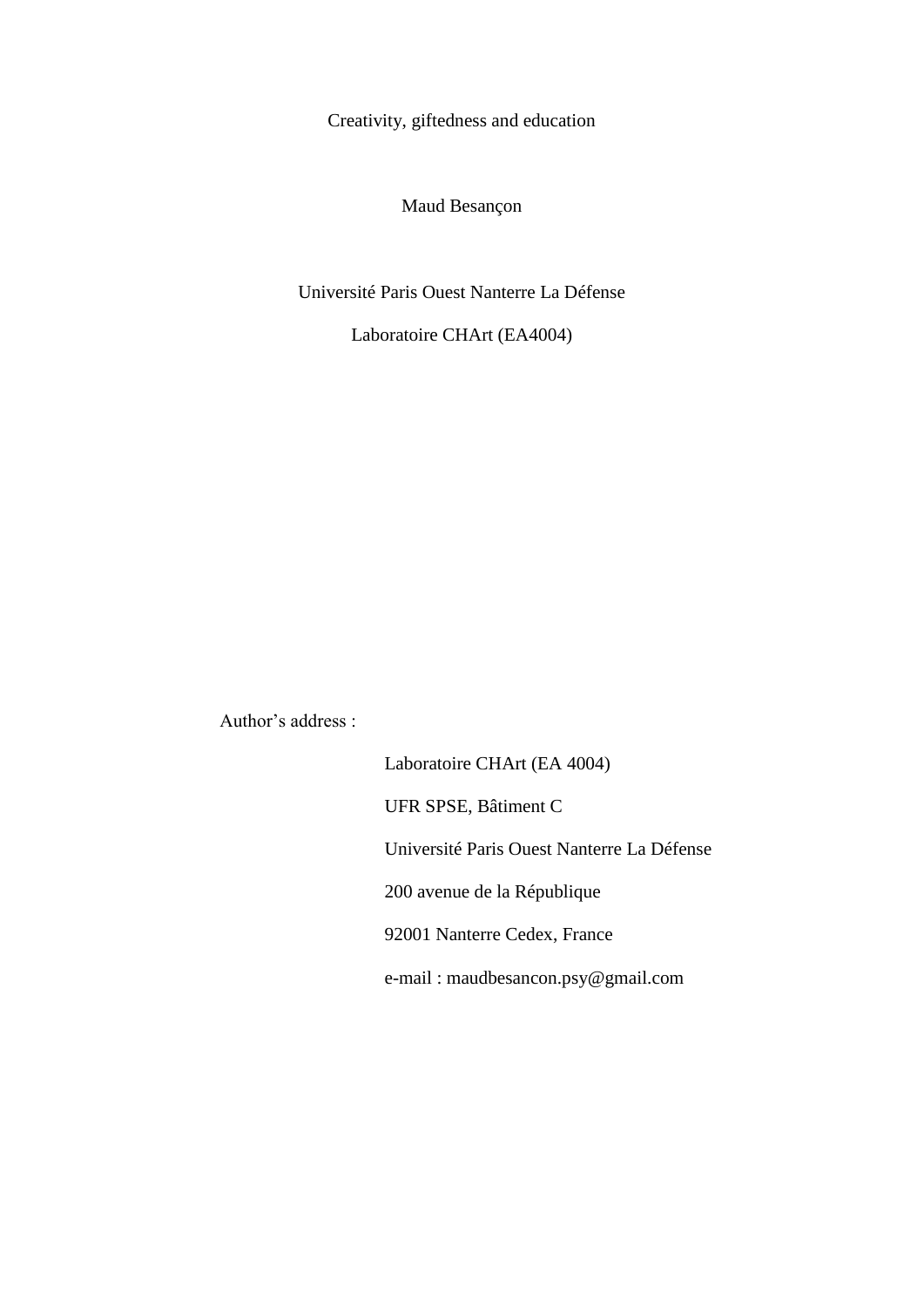## ABSTRACT

In this article, conceptions of creativity in giftedness and their implications for education are reviewed. First, the definition of giftedness is examined taking into consideration the difference between intellectual giftedness and creative giftedness and the difference between potential and talent. Second, the nature of creativity based on the multivariate approach is explored. Third, various measures of creativity are presented. Finally, the effect of different pedagogical methods and the influence of teachers on the development of creativity are examined.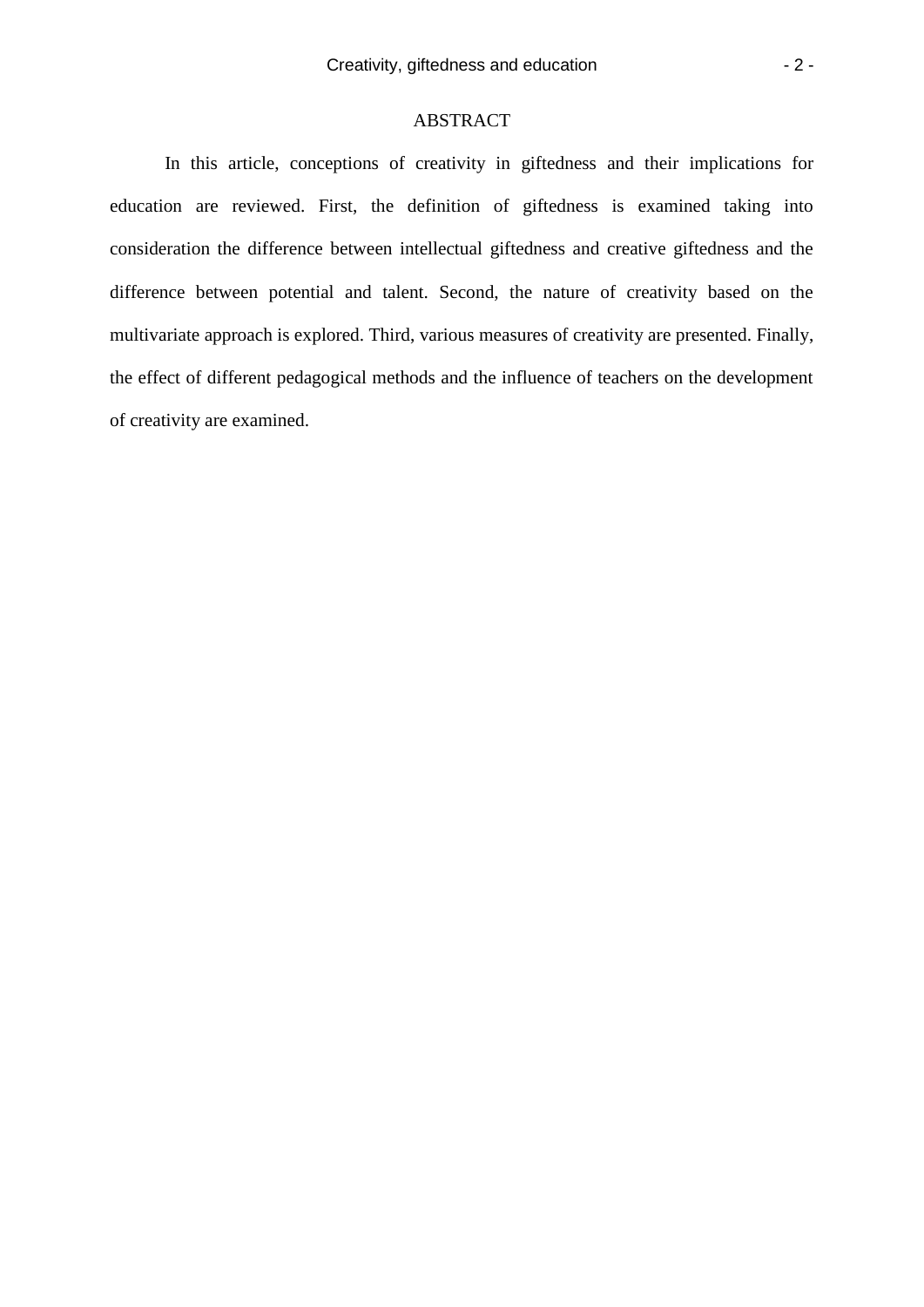The education of gifted children represents an important engagement of a society for its future development. Numerous conceptions of giftedness have been proposed. Most have focused on academic achievement and a superior level of intellectual ability, measured by IQ tests (Feldman, 1982; Lubart, 2006). However, there have been recent calls for an expanded view of giftedness, taking into account multiple facets of cognitive functioning, including creativity (Gagné, 2004; Gardner, 1983; Lubart, 2006; Sternberg, 1985). Professionals who work with gifted students recognize that creativity is a salient issue and creative thinking is often a major part of gifted educational programs. Four issues are examined in this article. First, the differences between intellectual and creative giftedness are addressed. Second, a multivariate approach to creativity is presented. Third, different measures of creativity are examined. Fourth, implications for education are exposed, with attention to the influence of teachers and pedagogical methods.

## CREATIVITY, POTENTIAL, TALENT

## Is creativity a part of intelligence and giftedness?

For some, intelligence is viewed as a general capacity (Binet & Simon, 1905; Huteau & Lautrey, 1999), others see it as a set of distinct capacities (Gardner, 1983), and finally some propose a system of capacities organized in a hierarchical way (Horn & Cattel, 1966; Gustaffson, 1984). In each perspective the question of creativity has been raised. For Binet and Simon (1905), imagination is a basic mental function. In their tests, they included a few open-ended items such as generating rhyming words or completing sentences to measure this aspect of intelligence. In the theory of multiple intelligence, Gardner (1983) distinguishes various intellectual abilities organized according to the type of cognitive stimuli. Each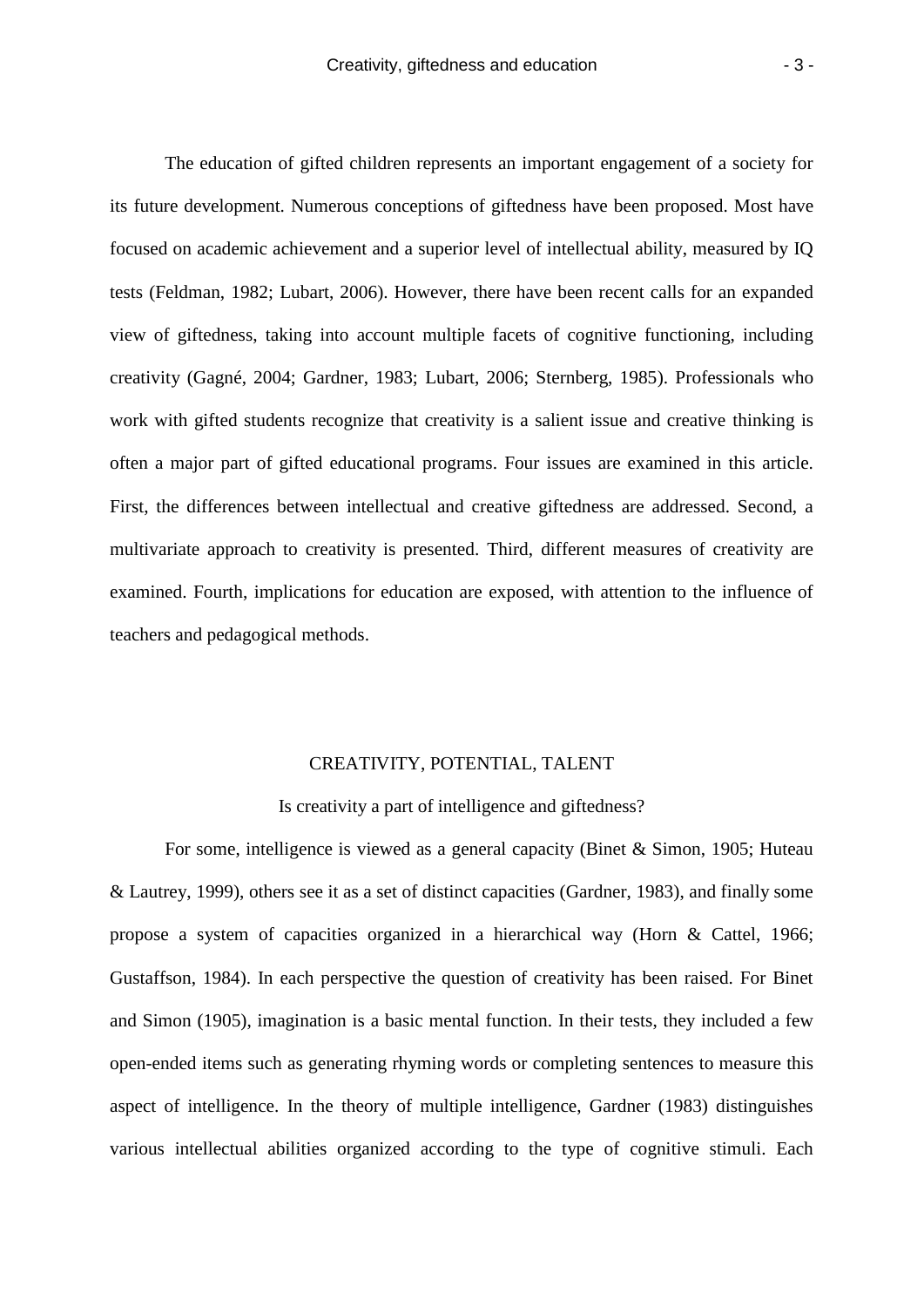intelligence involves a particular cognitive content: linguistic, logical-mathematical, musical, spatial, kinesthetic, naturalist, intrapersonal and interpersonal. For Gardner, people may be creative in each of these intellectual domains and the nature of the creative intelligence depends on the domain of activity. Finally, Horn and Cattel (1966) make a distinction between fluid intelligence and crystallized intelligence. Fluid intelligence is the capacity for context-independent reasoning whereas crystallized intelligence is the use of acculturated, context-dependent learning. Creative intelligence involves both aspects of intelligence. Indeed, the search for new ideas relies on analogical thinking, evaluation and deductive reasoning; for crystallized abilities, domain-specific knowledge must be applied to select which information is relevant to understand and solve the problem.

Thus most conceptions of intelligence suggest that creativity must be taken into account. However, intelligence tests almost never measure creativity. The first studies concerning gifted children focused on intellectual capacities. Indeed, one of the first measurements used to identify gifted children was the Intelligence Quotient (IQ) equal or higher than 130 (Gowan, 1971). The use of IQ to identify gifted children has limits. The results with such tests (1) provide a measure of the success of the pupil at a given moment, (2) do not study talents which one could observe apart from academic success (Mulhern, 2003).

Many authors consider that creativity is a basic capacity for any form of high potential. In particular, Renzulli (1979; 1986) postulates that high potential in any field of activity stems from three components: (1) above-average general intellectual capacities, as measured by traditional tests of intelligence; (2) engagement in the task, which includes factors such as enthusiasm, interest, perseverance, eagerness, openness to criticism; and (3) creativity which includes fluency, flexibility and originality of thought, openness to new experiences, curiosity, risk taking and aesthetic sensibility.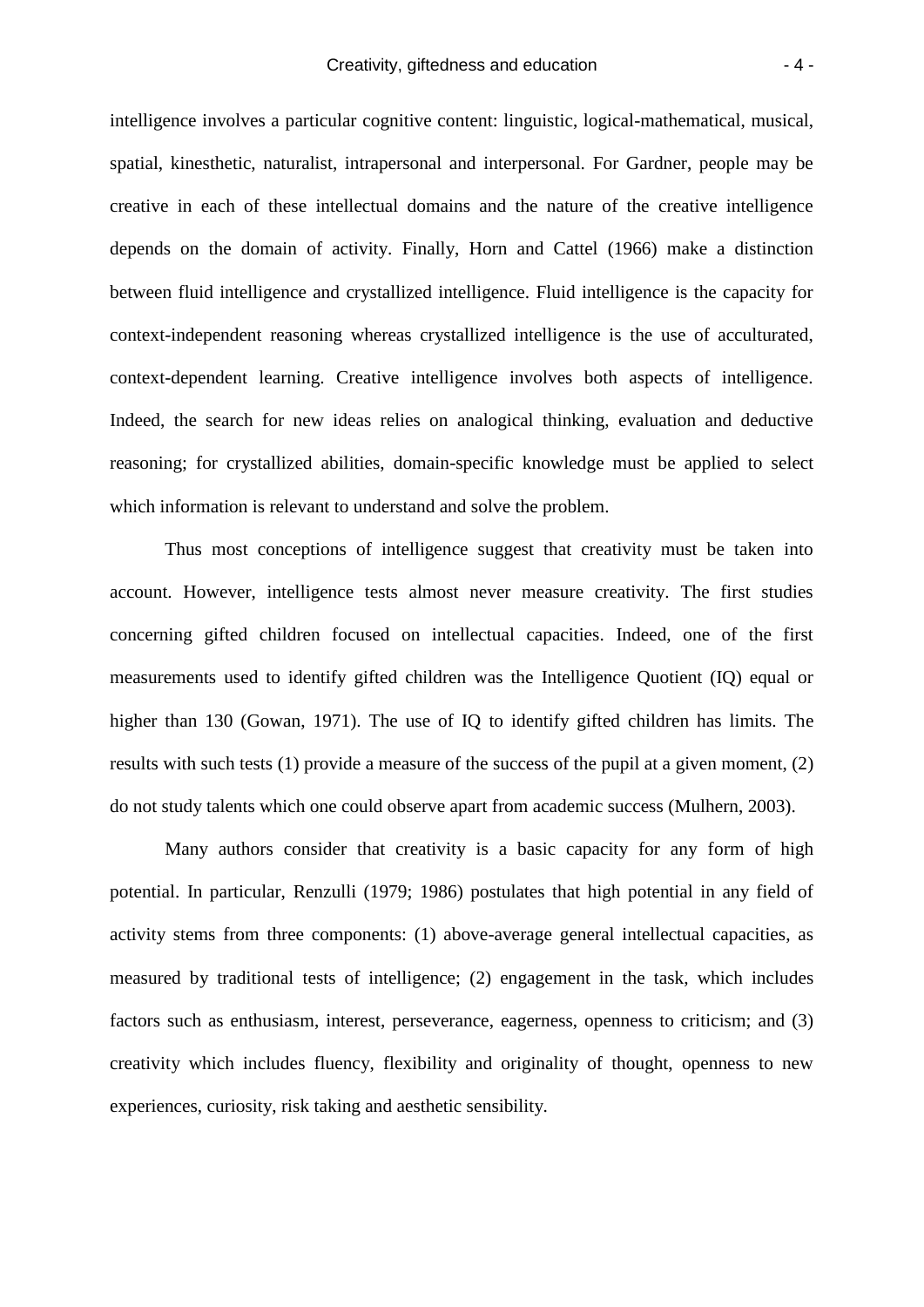Gagné (1983) has questioned this model. One of the issues is whether creativity is a systematic component of high potential for all fields or sub-fields of endeavor. For example, in the field of dance, a choreographer must be creative in order to propose new sequences, a new choreography, whereas the dancer, interprets this choreography; so the dancer is not necessarily creative, rather expressing best what is required by the choreographer. In sports, there is the example of Fosberry who invented a new way of executing the high jump; a creative accomplishment. However, most gifted and talented athletes who compete in the high jump for field and track seek to execute it as well as possible without any concern for creativity.

According to Maker (1993), intelligence and creativity are capacities that play different roles in the phenomena of high potential depending on the nature of the problem with which the individual is confronted. Different types of problems emphasize either intelligence or creativity. The problems that involve creativity tend to have a vague formulation, require a solution to be invented, and often do not have a single "right" answer. This position is consistent with the view that the distinction between intelligence and creativity is an artificial one; perhaps, there is a continuum from intellectual to creative giftedness which is more or less pronounced depending on the domain and the nature of the task in the domain (Runco & Albert, 1986). We will now examine the differences between potential and the realization of this potential.

## Differences between potential and talent

It is one thing to have potential and another to express it, to put it to use effectively. For example, certain studies of children with a high IQ (Peters, Grager-Loidl & Supplee, 2000; Reis & McCoach, 2002) found that some do not show the expected academic performance. Rather, these children underachieve, showing low or failing grades, and clearly do not express their potential. According to Gagné (1983), the gift corresponds to a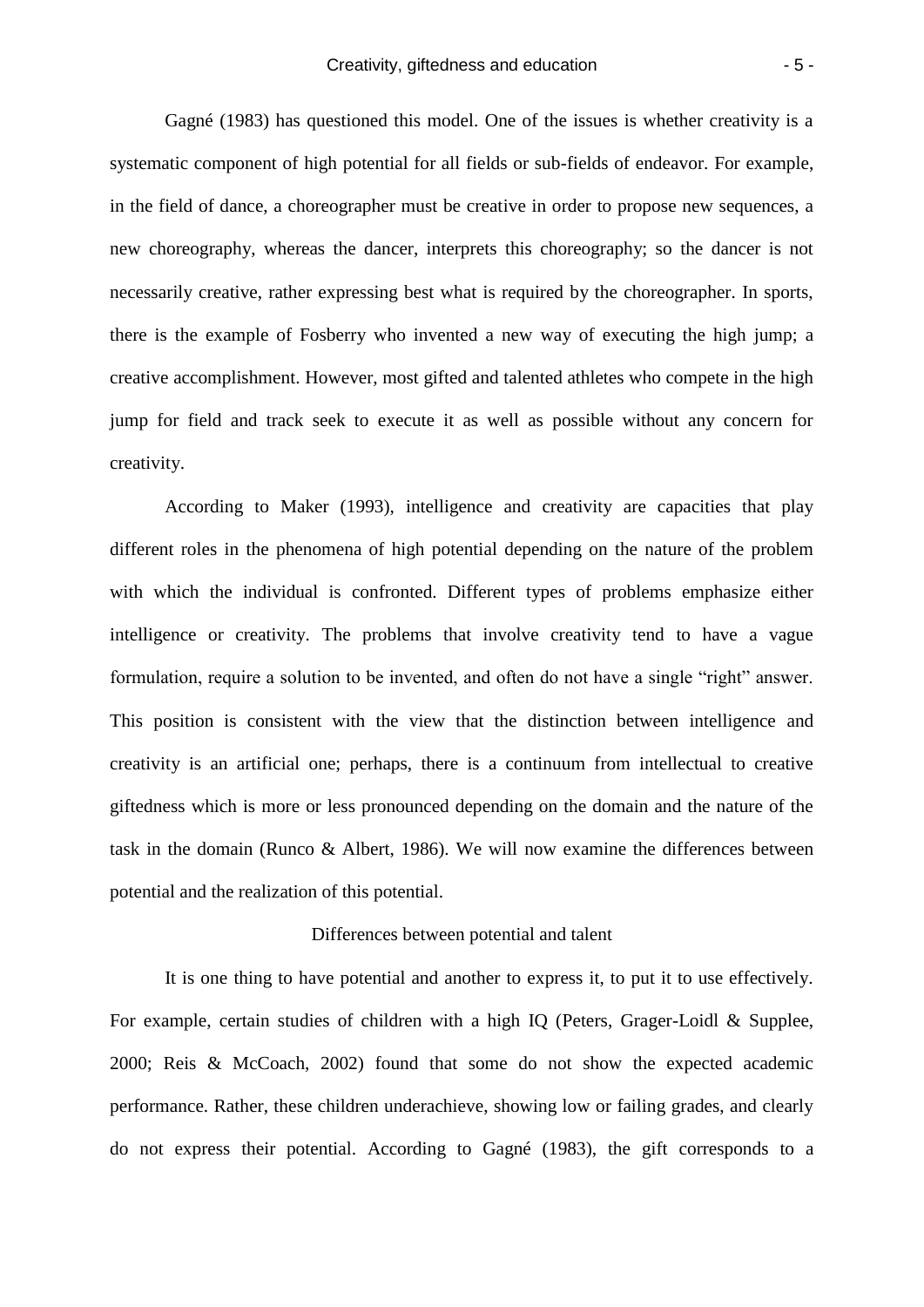*competence* that is definitely higher than average in one or more fields of skills. Talent is defined as a *performance* definitely higher than average in one or more fields of human activity. These definitions highlight that a person with talent is necessarily a gifted one. On the contrary, any child with high potential does not necessarily express this "gift". For Gagné (1983), motivation makes it possible to transform the gift into talent.

The phenomenon of "underachievement", the gap between giftedness and talent, is not limited to academic performance. Olszewski-Kubilius (2000) highlights the gap between children's giftedness and their creative productiveness; different kinds of factors explain this discontinuity - environmental conditions in childhood and stable individual characteristics such as motivation and personality. However, Kim (2008) has questioned the possible link between underachievement and creativity as certain characteristics of children showing underachievement are similar to those of highly creative children. In the next section, the nature of creativity and the factors which can influence it are described.

#### THE NATURE OF CREATIVITY

## Definition of creativity

Creativity can be defined as the capacity to produce something new and adaptive within the constraints of a given situation (Lubart, Mouchiroud, Tordjman & Zenasni, 2003). Thus a creative production must be original, at least to some extent. Is this creative capacity general or specific to each field? Although the debate is not settled, (see Lubart & Guignard, 2004), many authors support a rather domain-specific modular conception (Gardner, 1983; Feist, 2004). For example, a child may have a high creative capacity in the scientific field (mathematics, sciences) but may have difficulty inventing a story. Another child may be creative in verbal tasks (such as inventing a story) but have difficulties making an original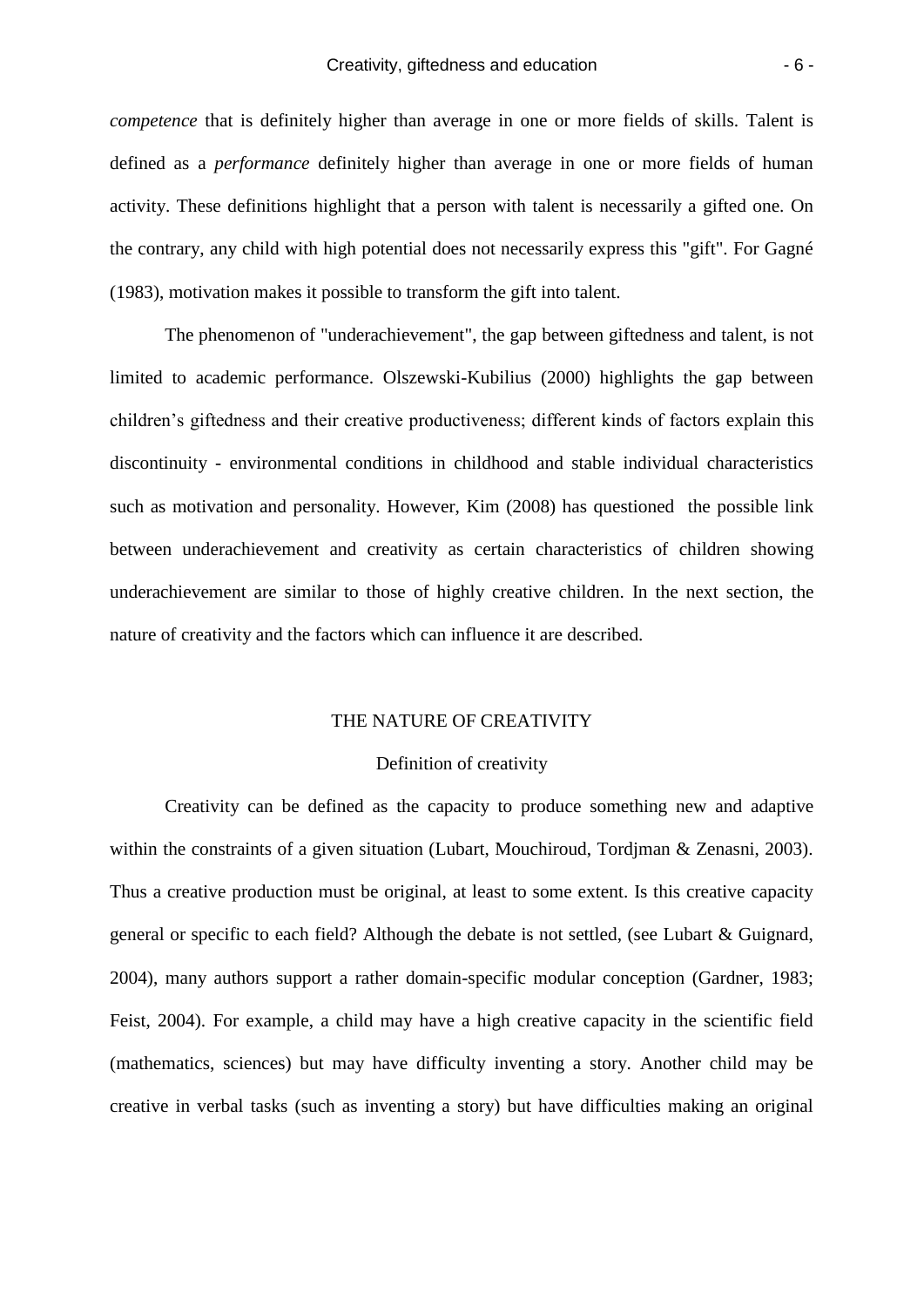drawing. Thus, creative abilities can differ depending on the field. These differences in creative performances can be understood within the multivariate approach.

## Multivariate approach

According to Sternberg and Lubart (1995), different factors contribute to creative potential. The differences observed between individuals result from a combination of cognitive, conative and environmental factors (Lubart, Mouchiroud, Tordjman & Zenasni, 2003).

## Cognitive resources and development

Cognitive factors refer to knowledge and information-processing abilities that facilitate inventive thinking. Creative performance is partly domain specific because individuals do not have the same level of knowledge in every field. In addition to knowledge, different intellectual abilities are required in the creative process, such as flexibility, divergent and convergent thinking (see Sternberg & Lubart, 1995).

Flexibility refers to the ability to find varied solutions to a problem, to change ones' approach to solve it and to understand it from different angles (Georgsdottir & Lubart, 2003). Divergent thinking is the ability to generate many different ideas from a given stimulus or starting point. According to Guilford (1950; Lubart & al., 2003), divergent thinking is an essential ability for creative achievement. Empirically, the more ideas generated, the greater the chance to find at least one that is original. Creativity requires also convergent thinking in order to wean out the best ideas and improve them. The combined use of both divergent and convergent thinking seems essential.

## Conative resources and development

Conative factors refer to traits of personality and to motivation. Some traits of personality, such as risk taking, openness, tolerance of ambiguity, are important to develop original thinking (Lubart & al., 2003). For example, in many schools, most of students do not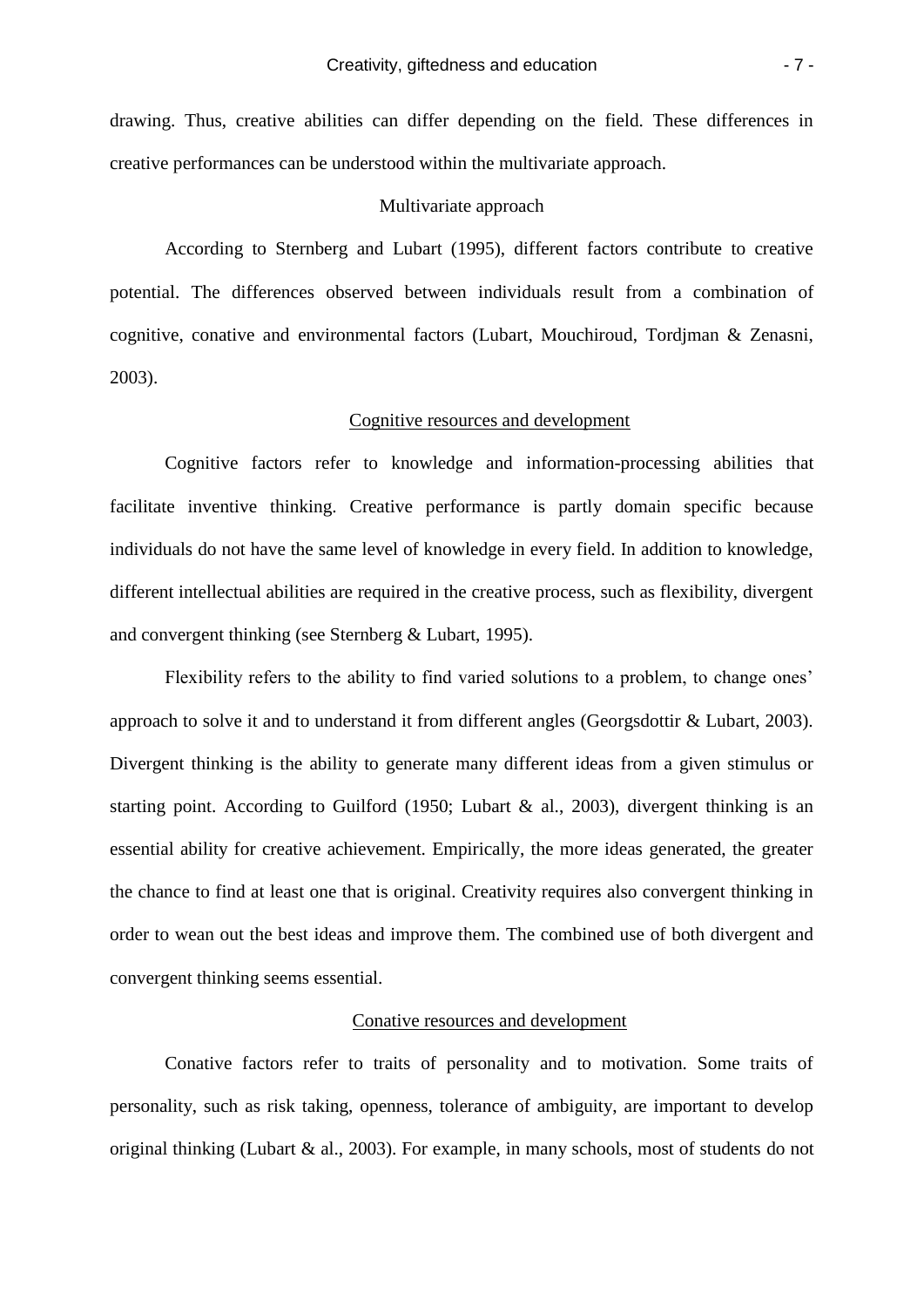take initiatives because the teacher decides what students should do. On the contrary, in Freinet's alternative pedagogy (described in detail later in this article) children can choose their activities. Moreover, children can suggest others activities like theatre. Sometimes, if a group of children wants to engage in a particular project, they have the possibility. For example, two girls in the  $5<sup>th</sup>$  grade have suggested organizing a dance class; they proposed this to others, formed a group, prepared by themselves a choreography and finally, at the end of the year presented their show.

Motivation corresponds to the energetic strength with which an individual engages in performing a task. Two types of motivation are often compared for creativity (Amabile, 1996): intrinsic and extrinsic motivation. Intrinsic motivation comes from the inner needs of individuals such as curiosity drive, it focuses on the task and the enjoyment derived from solving the problem. Alternatively compensations, like material goods, money, award or social praise generate extrinsic motivation. Results of most research show that intrinsic motivation is positively associated with creative performance. A relationship between creativity and extrinsic motivation also exists but appears less obvious, varying according to the circumstances of the task and moderating traits of the individual (Amabile, 1996; Baer, 1998; Collins & Amabile, 1999).

## Environmental factors

Environment influences not only the development of creative capacities but also the various forms that creative expression may take. The environmental influence occurs in different spheres: in the family, in the school or work environment and in the cultural context in which the person evolves. These various environments are embedded in each other.

The familial environment provides the cognitive and emotional bases for the development of creativity. Simonton (1984) showed that a familial environment full of cultural stimulation (books, arts...) favors creative development. Lautrey (1980) observed a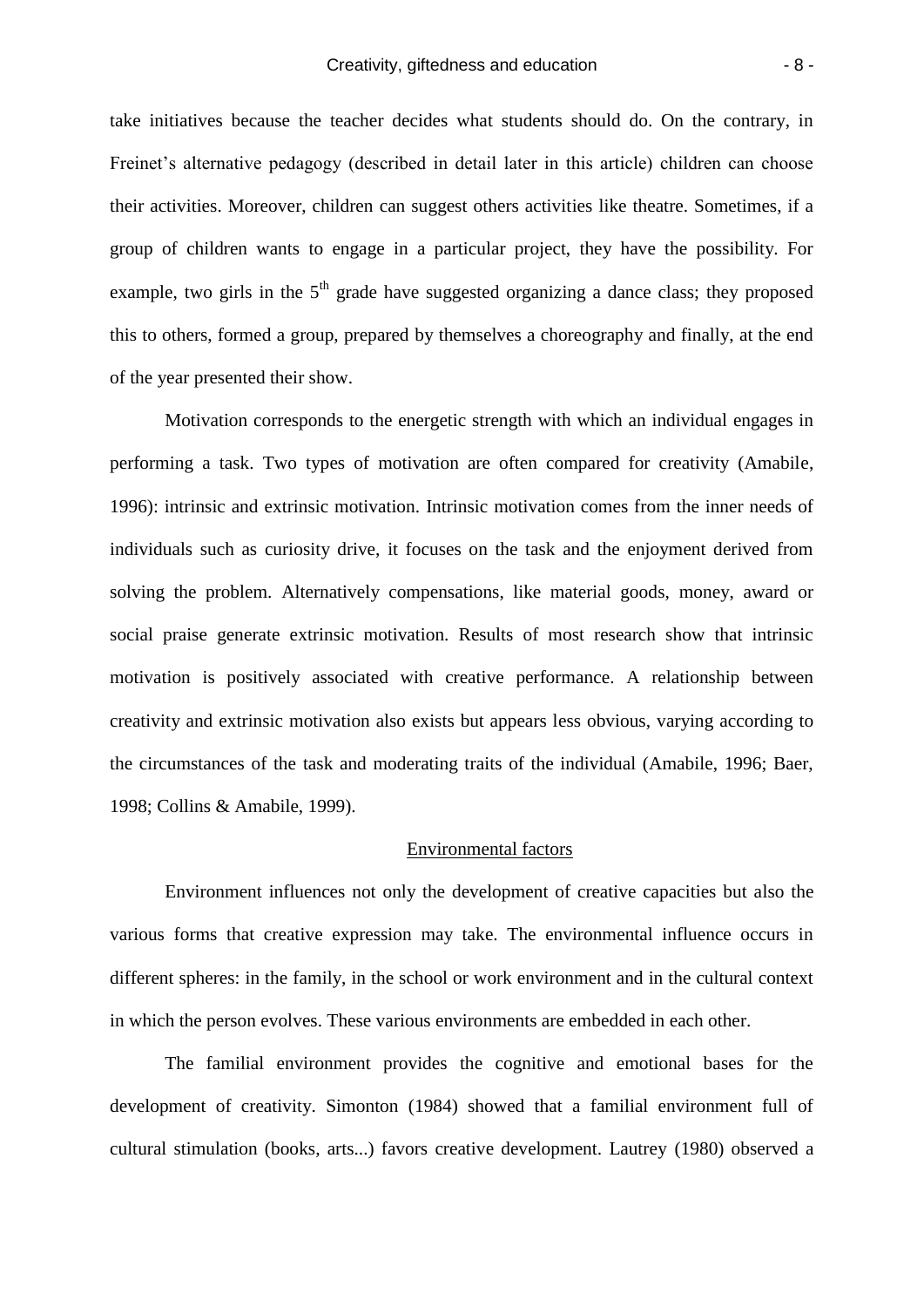link between children's intellectual capacities and family structure; in more recent research, children living in families with "flexible" rules (for example, children must to go to bed at 8p.m. if they have school in the morning; but on the week-end, they can stay up later to see television programs) for governing children's activities showed higher levels of creative thinking than did children who lived in families with rigid rules (for example, children must always go to the bed at 8p.m. regardless of special circumstances) (Lubart & al., 2003).

School and later professional environments have each an important impact on creative expression. Indeed, under some conditions, these environments can stimulate creative behavior whereas in other cases they hinder it. For example, aspects of a creative climate in work settings include (Crespo, 2004): time for ideas, freedom to create, humor, discussion, absence of conflict, openness, risk-taking, support for innovation and tolerance of differences. Concerning the school environment, the study of the development of creativity in children shows periods of stagnation and sometimes temporary decline of average levels of creative performance (Torrance, 1968). The majority of the explanations for these results refer to the school environment because these slumps are found mainly at the time when children change school cycles (e.g., move from kindergarten to first grade) (Torrance, 1968). As we will see in a later section of this article, many studies concerning gifted children and schooling suggest the importance of the school environment for the development of talent (Baldwin, 1987; Kim, 2008; Landrum & Ward, 1993).

Finally, culture refers to the set of thoughts, traditions, values and symbols that structure the way in which a group of individuals interacts with the social and physical environment. The values transmitted through the social environment promote or inhibit creativity. This promotion depends on the field and on the culture. Ng (2001) suggested that if there is a difference in creative products between occidental and oriental cultures, it seems to be due, at least partly, to the dimension of individualism and collectivism. Indeed, there is a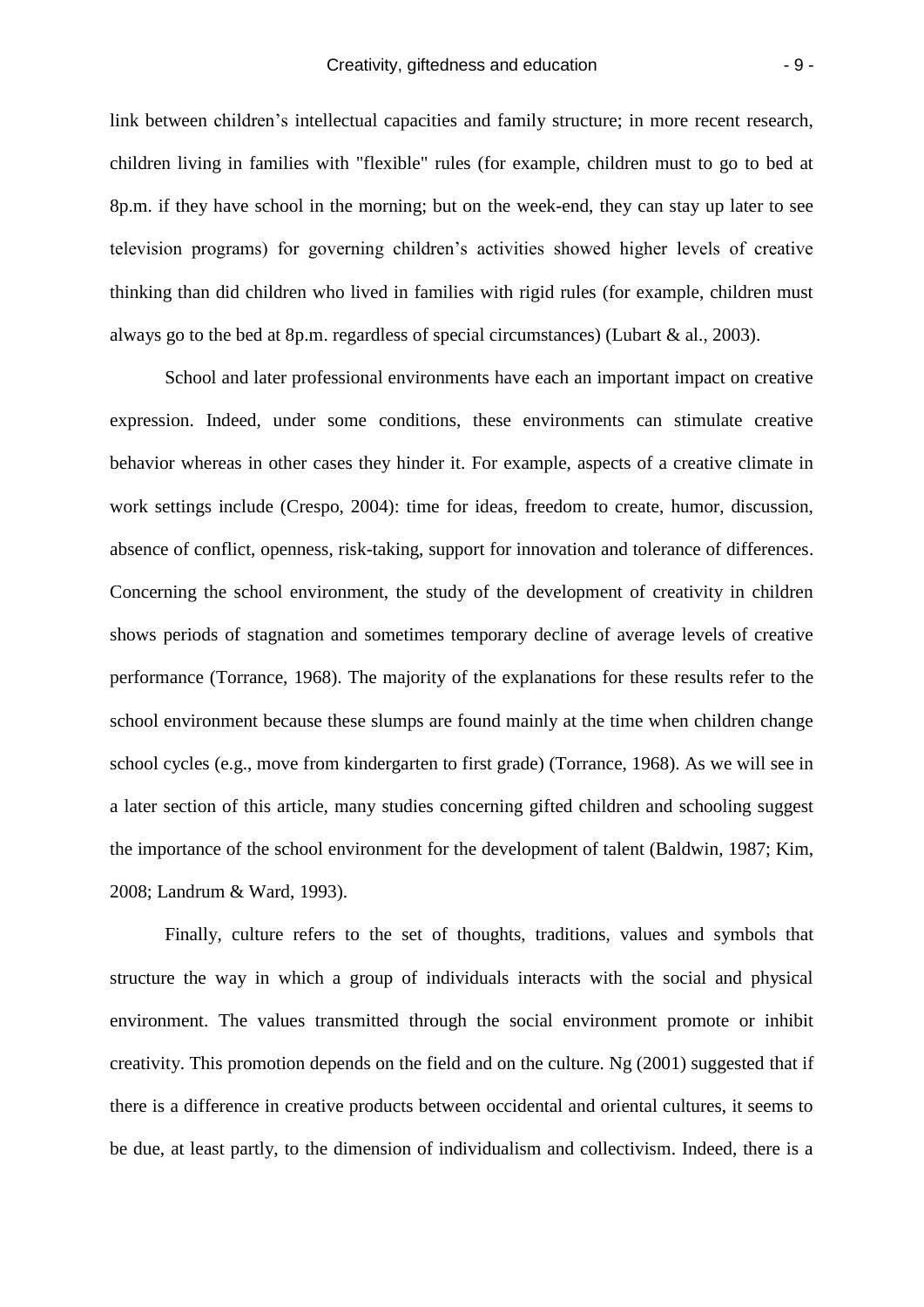link between individualism and intrinsic motivation, which was already mentioned as an important factor for the creative product.

The combination of these different kinds of factors influences creative potential and its' expression in different fields. It is possible to evaluate psychological profiles based on these factors to measure an individual's creative potential. Consider in the following section, different kinds of tests used often to identify creative potential.

## MEASURES OF CREATIVITY

Numerous tools have been proposed to evaluate creativity. We will first examine divergent thinking tasks, then integrative-thinking tasks, questionnaire measures and finally parent and teacher appreciations.

These different kinds of measures of creativity can be categorized into two groups: measures of creative potential and measures of creative achievement. The first one evaluates creative giftedness (divergent thinking, productive-integrative tasks and out-of-school activity questionnaires). Evaluations by teachers or parents can us inform about both creative potential and actual creative achievement.

## Divergent thinking tasks

Consider three tasks that come from the *Torrance Tests of Creative Thinking* (TTCT, 1976). These tasks evaluate the ability to generate many ideas from a given stimulus with verbal and graphic modes of expression. For example, in the "New uses of a cardboard box" task, we explain to children that a cardboard box can be used in many ways rather than being thrown away. Children must give as many original ideas as possible in ten minutes. In the "Improvement of toy" task, children must give as many ideas as possible to improve a stuffed animal. They have ten minutes. Even if proposed changes are costly, they can give all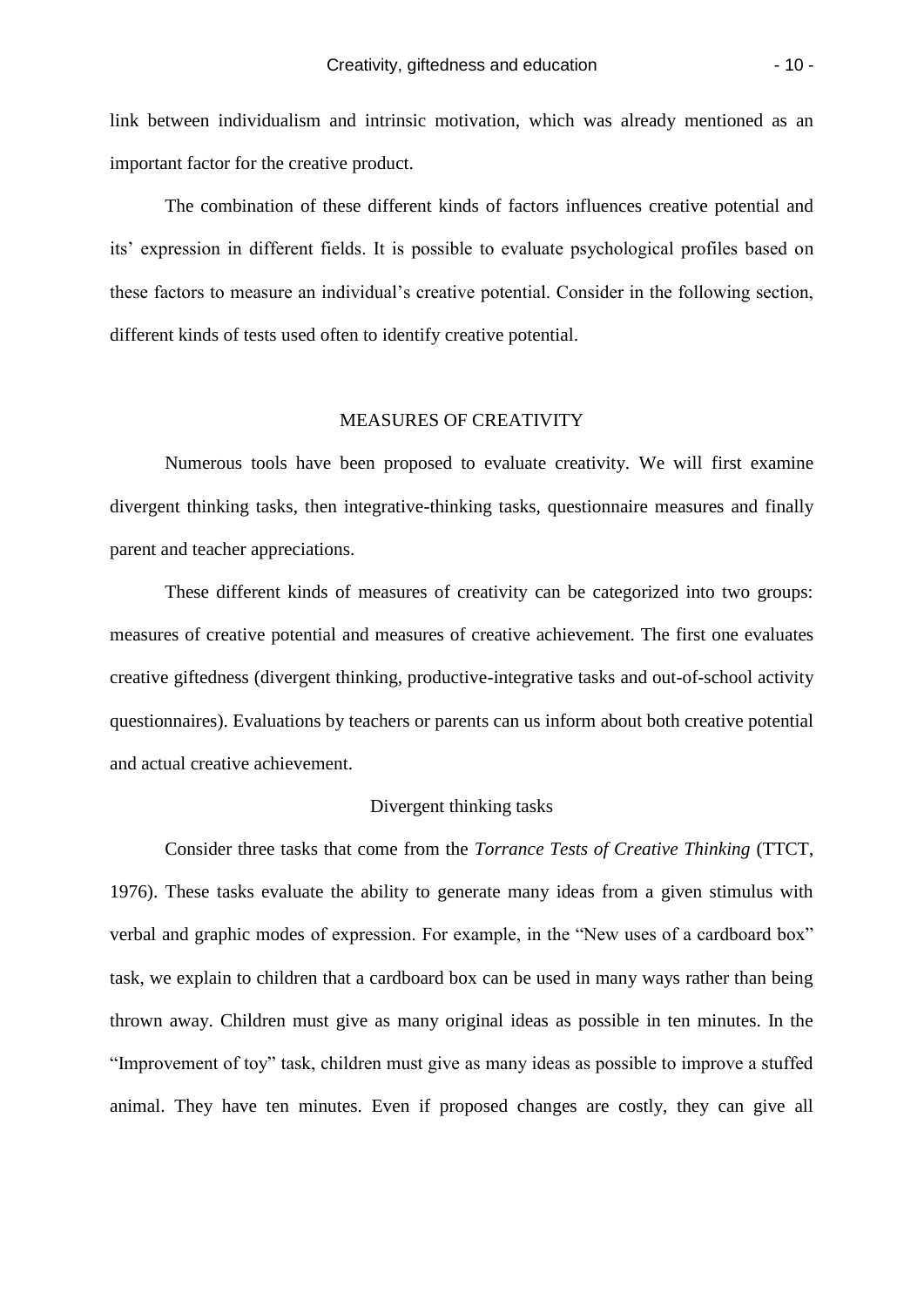propositions. In the "Parallel lines" task, children must make as many drawing as possible based on sets of parallel lines.

For these kinds of tasks, different scores are calculated: fluency, flexibility and originality. For the graphic task, there is also an elaboration score. Fluency corresponds to the number of ideas given. Flexibility is the number of categories to which ideas belong. Originality is the statistical rarity of the ideas. Finally, elaboration, for the graphic task, is the capacity to develop and embellish the basic drawing. The score depends on the number of details used to develop the basic idea.

It is important to note that divergent thinking is only one part of creativity. So if a child obtained a high score in a divergent thinking task, he or she is not necessarily creative. However, it is easy to evaluate divergent thinking and the majority of indices are objective. So many studies use these kind of tasks.

## Productive (or integrative) tasks

In contrast to divergent thinking tasks, productive integrative tasks require the conception and development of an idea. We will examine sample verbal and graphic tasks.

In one verbal creativity task, a story title is proposed, such as "the centipedes'sneakers" (Lubart & Sternberg, 1995). From the title, each child must generate and then tell aloud a short story. The story is recorded and transcribed. Every story is then evaluated by judges who each give a score between 1 (not creative at all) and 7 (very creative), and an average judgement score is calculated for each production. This consensual evaluation of creative productions using adult judges has been widely used (Amabile, 1996).

In a graphic creativity task, either a topic, such as "tension", or a set of diverse objects is proposed (Lubart & Sternberg, 1995). The child can complete the drawing as he or she wants but must center the work on the provided stimuli. To evaluate the creativity of the drawings, judges evaluate the drawings on a scale of 7 points, as for the stories  $(1=$  not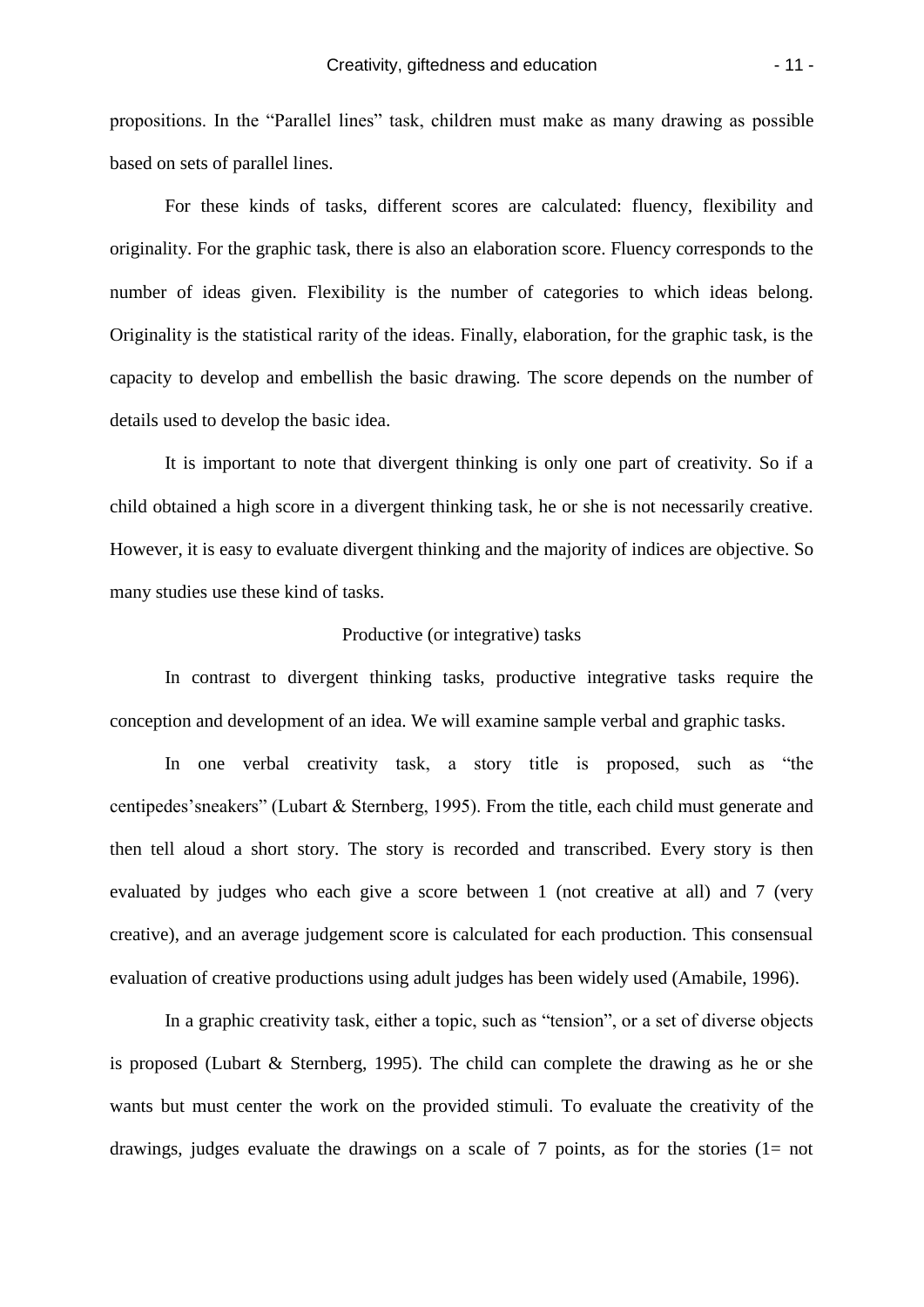creative at all; 7=totally creative), and a consensual score is calculated for each drawing. It is important to have several judges, to reduce the subjectivity of the criteria employed. Indeed, usually each judge evaluates the production based on his or her own experience and criteria. Another possibility for judges is to propose several detailed criteria and each criterion is given points according to the rarity of the proposal in the population. This kind of task allows an evaluation of children's capacity to produce something creative upon an external demand and is best considered a measure of creative potential.

Evaluation of Potential for Creativity (EPoC, Lubart, Besançon & Barbot, 2011)

The Evaluation of Potential for Creativity (EPOC; Lubart, Besançon & Barbot, 2011) is an up-to-date measurement-tool for children. The development of EPoC is based on two important ideas: first, it is possible to categorize the numerous micro-processes involved in the creative potential into two main sets, called divergent-exploratory processes, and convergent-integrative processes (Lubart, Besançon & Barbot, 2011). Divergent-exploratory mode of thinking refers to the process of expanding the range of solutions in creative problem solving and includes factors such as flexibility, divergent thinking, selective encoding, which are supported by personality traits, such as openness to experiences and intrinsic task-oriented motivation. Convergent-integrative thinking refers to the activity of combining elements in new ways (including associative thinking, selective comparison and combination allowing a synthesis of various heterogeneous elements to converge into a unique, original production) which are supported by conative factors such as tolerance for ambiguity, perseverance, risk taking, and achievement motivation. Second, as creativity is relatively domain specific, it is important that measures of creative potential take into account the domain of creative expression. Consequently, EPOC measures both sets of microprocesses (divergentexploratory and convergent-integrative, as opposed to previous measurement tools that typically measure a single component), based on diverse domains of expression, whereas the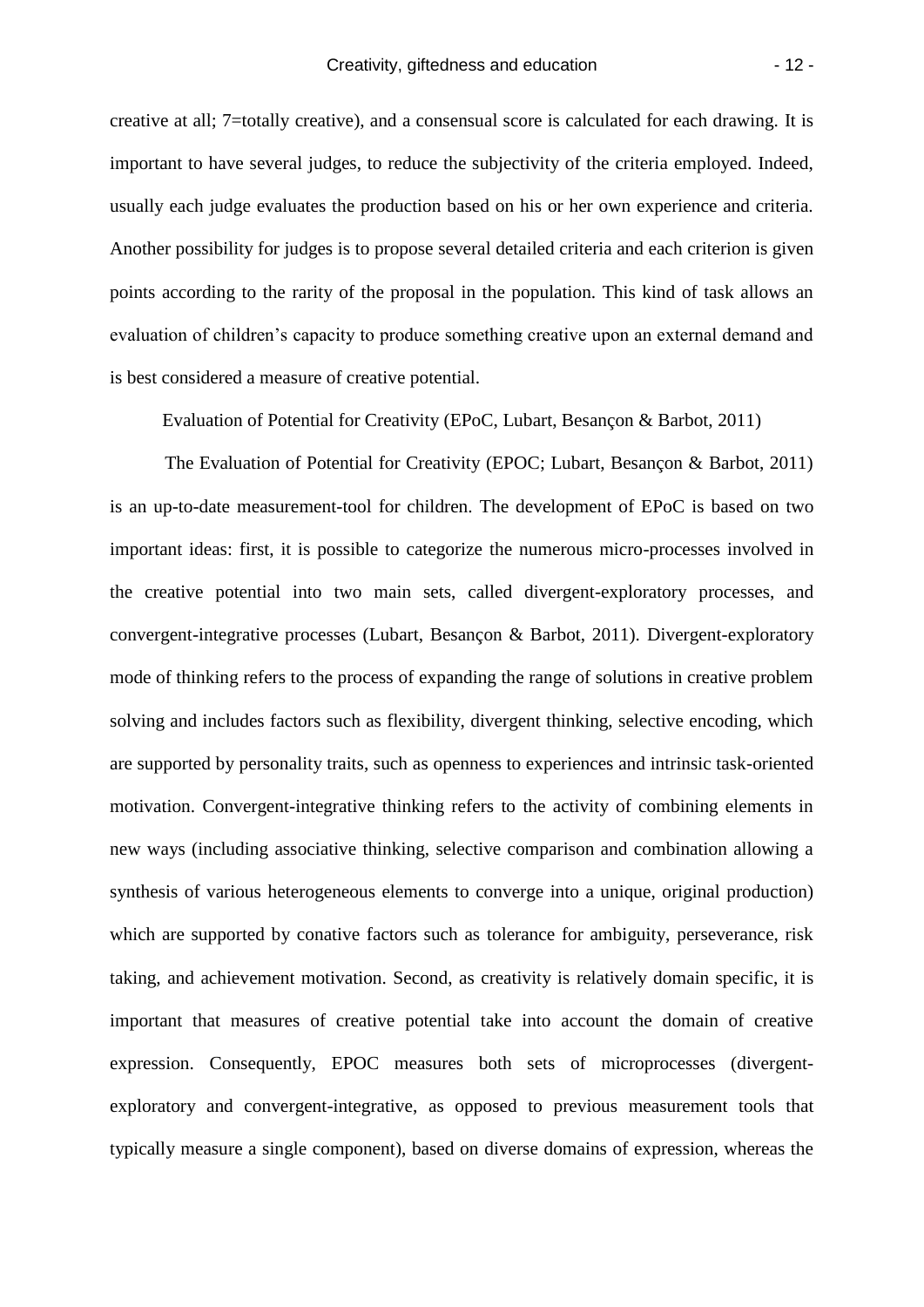previous approaches of creativity measurement had rather a generalist approach (tending to generalize the observed results to any domain of creative expression).

EPoC includes two alternative forms (Form A and Form B) so that users can assess the progress made by children. Each of EPoC's forms is composed of eight subtests which measure both the two types of thinking and two application domains (verbal and graphical). Thus, for each child, there are four measures of creative potential: Divergent-Exploratory Thinking in the Graphic domain (DG), Divergent-Exploratory Thinking in the Verbal domain (DV), Convergent-Integrative thinking in the Graphic domain (IG), and Convergent-Integrative thinking in the Verbal domain (IV). Results are interpreted in terms of efficiency and creative potential style, yielding an EPoC profile. These styles emphasize an individual's "preference", related to the likelihood to perform well in a particular domain (e.g. high score in DG and IG, suggesting a "preference" for the graphic domain across processes) or a specific mode of thinking (e.g. high score of IG and IV, suggesting a "preference" for the Convergent-integrative thinking mode across domains). These EPoC profiles thus provide useful insights to tailored creativity-based educational programs aiming to guide the development of creativity appropriately, or in a diagnostic perspective (e.g. for the detection of children with high creative potential in the four EPoC indexes).

To summarize, EPoC offers a creativity assessment that combines an approach by domain of creative expression and by mode of thinking, in order to capture the diversity of creative abilities of children. This up-to-date approach thus provides a broader vision of creative potential in children and proves useful as a monitoring tool to guide the development of creativity.

#### Questionnaires of creative activities

Different kinds of questionnaires exist. Notably, some extrascholastic-activity questionnaires measures related to creativity. Milgran & Hong (1999) developed and used a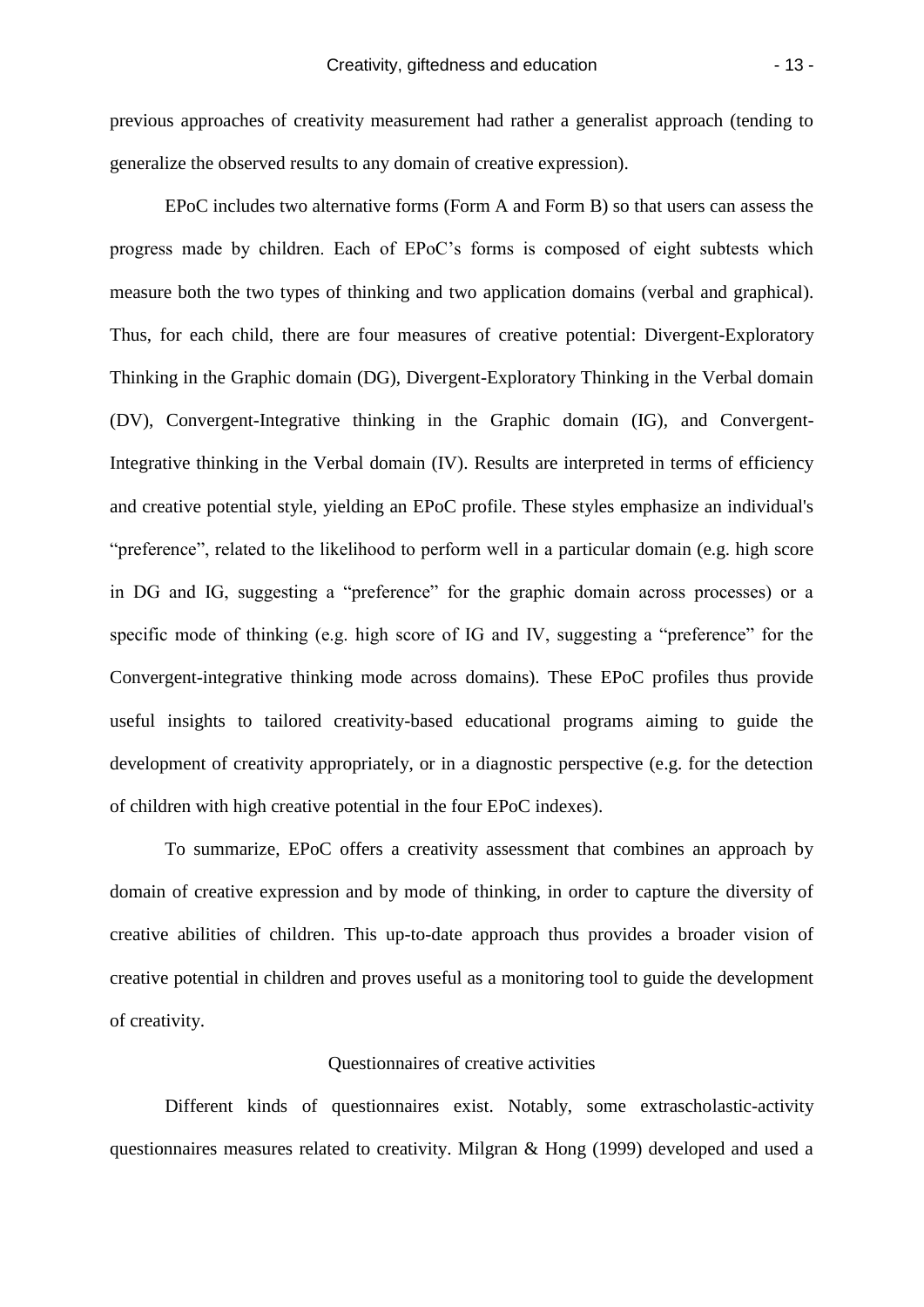questionnaire (Tel-Aviv Activities Inventory) to evaluate the achievement in out-of-school activities in art, science, literature, and music. Children indicate their activities and if they have actually created something. This type of questionnaire measures the implication of children in several activity domains and the extent to which they engage in creativity relevant activities in these fields.

These questionnaires offer a comprehensive idea of children's creativity-relevant work in different domains. However, the potential biases of self-report instruments may influence the data obtained.

## Evaluation by parents or teachers

A last method often used to evaluate creative performance relies on parent and teacher ratings, indicating the extent to which children are creative at home or in school. These types of evaluation are potentially rich because they are based on different moments of observation. Notably, teachers can compare children who are in the same class. However, this evaluation can again be subject to bias, such as social desirability or halo effects in which creative ability is mixed with overall academic performance evaluation (see Noizet & Caverni, 1978).

## CREATIVITY AND EDUCATION

In the school system, three elements are interrelated: students, teachers and knowledge. These three elements form a teaching triangle which can be organized in many ways (Pelpel, 2002). A teaching method is a specific way to organize relations between the pupils, the teacher and knowledge. First, we will examine the influence of children, then different methods for educating the gifted child. Finally, we will study the specific influence of teachers on creative development.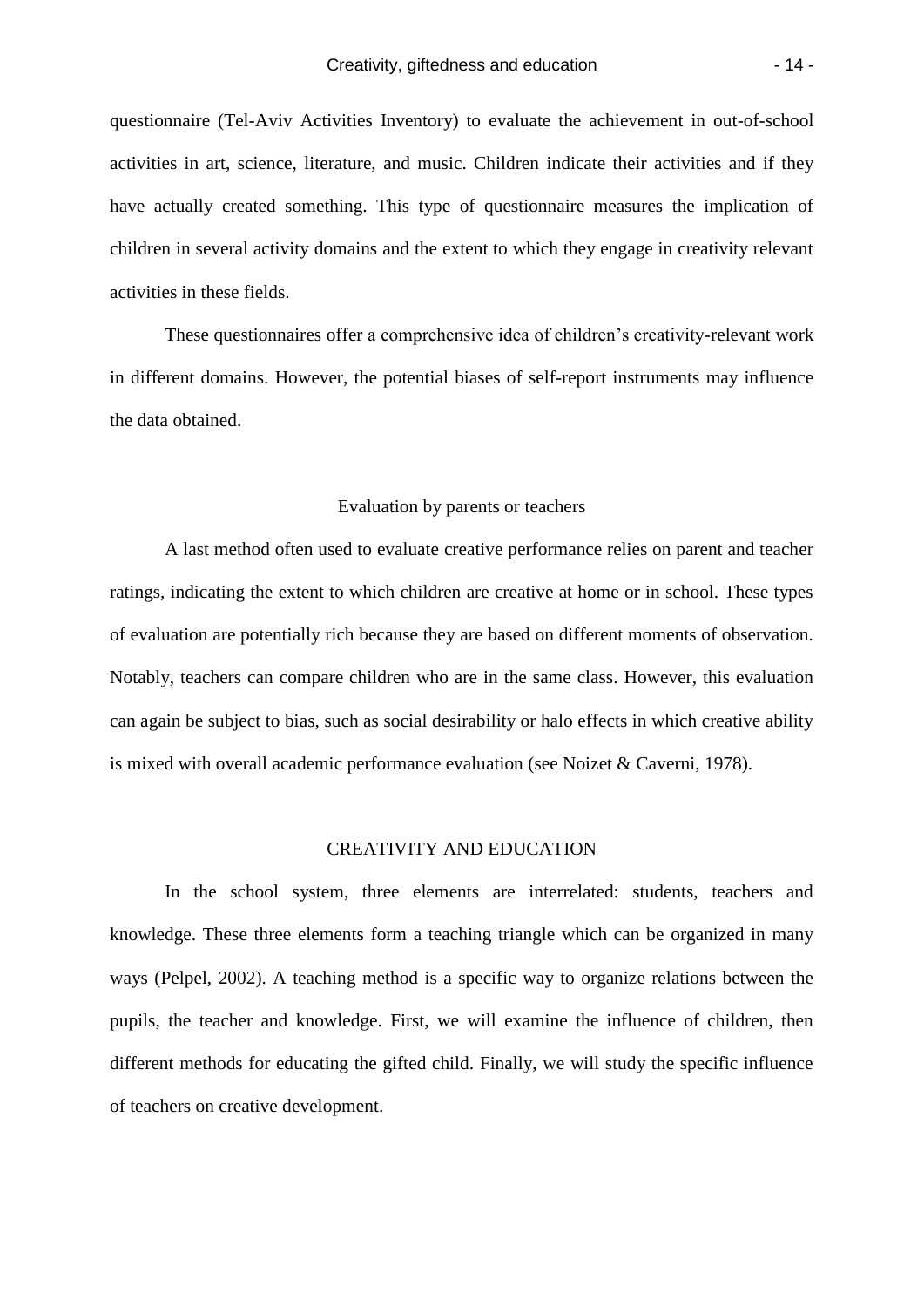## Influence of children's characteristics

Diverse characteristics influence student achievement, including learning styles. (Dunn & Dunn, 1993; Gregorc, 1982; Wintkin and Goodenough, 1981). For Dunn and Dunn (1993) environmental, emotional, biological, physical and psychological characteristics contribute to a student's learning style (Dunn & Griggs, 1995). In one study, Karwowski (2008) examined students characteristics by preferences for a rational or an intuitive style. Rational-thinkingstyle-oriented students were significantly more conformist and less inclined towards a creative, heuristic behavior compared to those preferring the intuitive style. However, preference for the rational-thinking style was correlated significantly with school grades. In another study, Karwowski, Lebuda, and Wisniewska (2008-2009) found relations between stylistic measures, creativity and school performance, with results varying for public and private schools

Research indicates in general that students and trainees learn effectively with a teaching pedagogy that matches their learning style preferences (Lee & Li, 2008; Zhang, 2008). In the next session the influence of different pedagogies is examined.

#### Influence of different kinds of pedagogies

Numerous studies have examined the influence of the school environment on gifted children.

In traditional pedagogy, teachers generally use a method centered on their own role in the class. The teacher has complete control: he or she has the knowledge and knows how to transmit it. This method is founded on the performance of the teacher, which can be evaluated by an inspector. In this pedagogy, when children stray from the prescribed method or idea, teachers tend to put the pupils back on the right track. The teacher plays the role of the expert. Development of creativity is not a main objective. Additionally, large classes require that certain norms be maintained to allow the class to advance. The majority of teachers help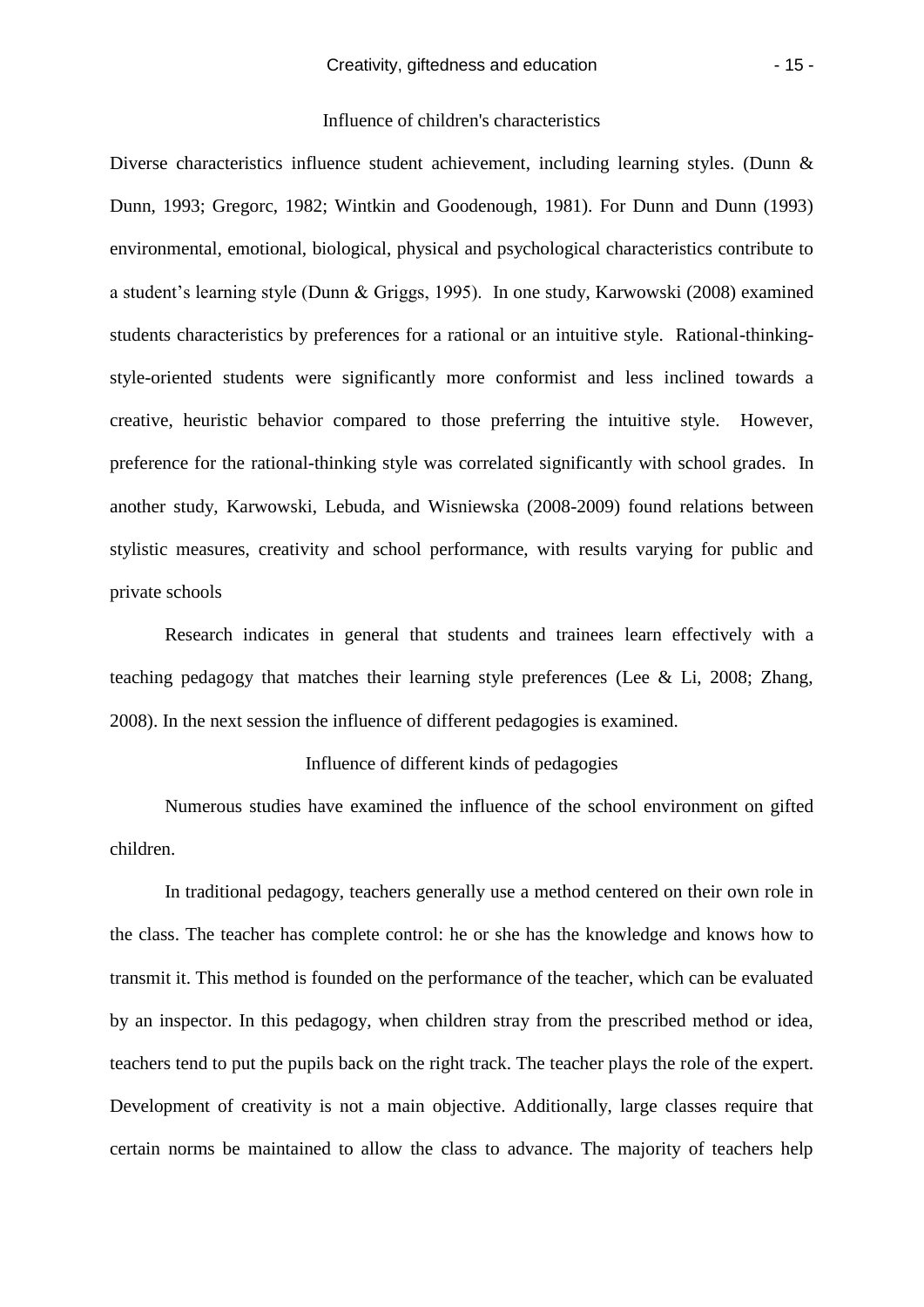children to follow the rules correctly. Consequently, children do not tend to practice taking risks and being independent. Pupils learn to depend on their teachers and to follow the system's norms.

However, autonomy and risk taking are important for creativity. For example, risk taking is inherently involved in creative thinking and production because one must break from what is known and comfortable, and move in a new direction. There is potential for success but failure may occur, with an idea that does not solve the problem well and/or is criticized by others. In a series of studies, Clifford (1988) examined the development of risk taking in children aged from 8 to 12. Clifford asked children to choose a problem in a list in which the difficulty of each problem was indicated for each school level (third grade, fourth grade and so on). Results show that on average children chose problems that were relatively easy, corresponding to a lower school level than their own. The difference between the real grade level of children and the grade of problem chosen was greater and greater with age. With school years, children took less and less risks because they were afraid of failure. This attitude may promote good grades but does not foster creativity. On the contrary, generally in alternative pedagogy, teachers do not use grades. So children are less afraid of taking risks. Moreover, teachers allow children to choose their own activities.

Furthermore in traditional school, concerning cognitive abilities, mainly "right-answer" thinking is solicited. In fact, when a student is confronted with a problem, only one solution is generally possible. For example, teachers ask "what is the result of 7+7?"; and expect one right response "14". However, teachers could ask "what makes 14?" For this question, different responses can be given, thereby involving divergent thinking. These two types of exercises differ on the nature of problem (Maker, 1993): the first is closed whereas the second is more open, on a continuum from well-formulated problems with one right solution (closed problem) to problems that have less constrained formulations with various possible solutions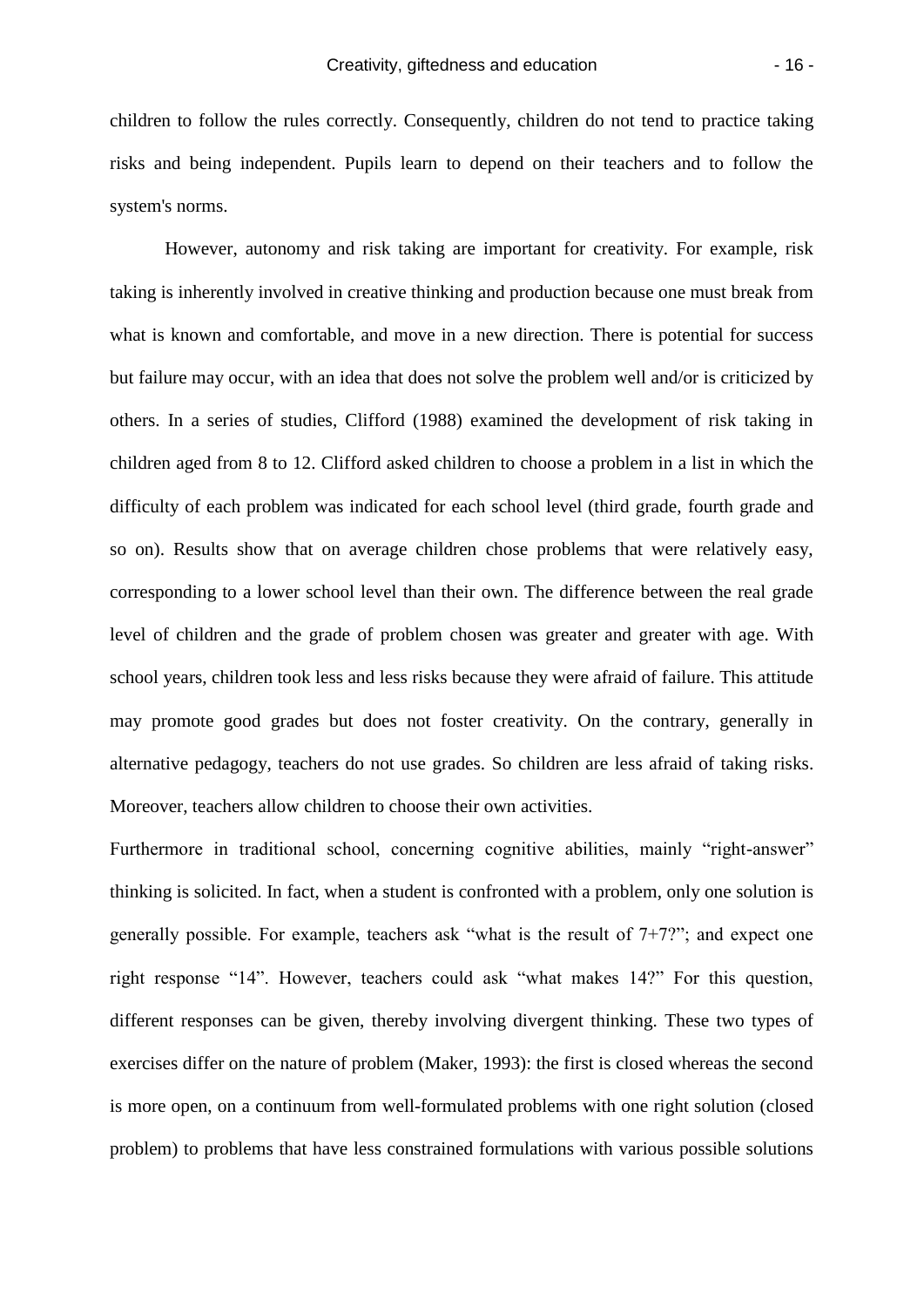(open problem) (Getzels & Csikszentmihalyi, 1976). In closed problems, all is known to the teacher, and the child does not know the response. On the contrary, for open problems, all the possible responses are not known and the formulation allows children to adopt different approaches and find several responses.

In classical pedagogy, pupils are often in competition. Indeed, with grades, children tend to compare their performance. This competition can develop perseverance and provide certain forms of motivation. Perseverance is important in creativity because the answer is not always easy to find. However, according to Conti and Amabile (1999), intrinsic motivation is most important for creative activity. Whereas extrinsic motivation from competition may contribute to creative production as well, it is intrinsic motivation that is most conductive to creativity.

In summary, classical pedagogy brings some elements, useful for the development of creative capacities, such as competition, motivation, convergent thinking and knowledge. However, as noted, classical pedagogy fails to develop fully the components needed for creativity, or is even antithetical to it in certain ways (Besançon, Lubart & Barbot, in press; . Loi and Dillon (2006) propose a conceptualization of educational environments to develop creative abilities in children. For them, it would be important to foster certain intellectual abilities such as transference and synthesis in cross-disciplinary situations. Moreover, some gifted students, who are characterized by faster learning and by a desire for independence (Mulhern, 2003), are bored in traditional classrooms (Kanevsky & Keighley, 2003).

Some researchers and educators have sought a better school environment for gifted students (Coleman, 2003). Different methods of schooling for gifted children (grouping, enrichment programs, pullout programs and acceleration) have been tested and each one has its partisans (Lautrey, 2004). Consider each of these methods in terms of its relevance to creativity.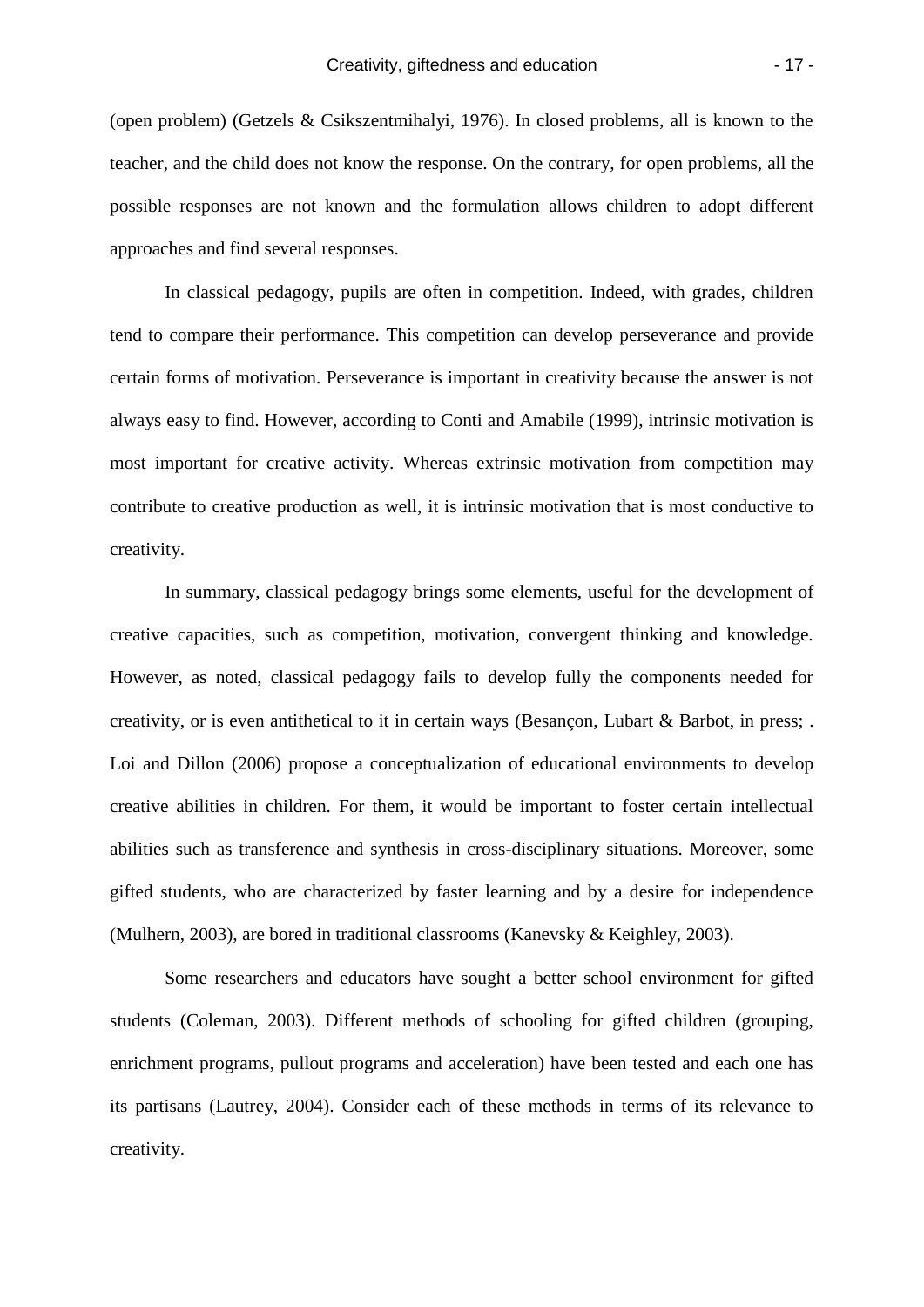For the grouping option, children can be placed in groups according to their performance. Although this may seem to be a coherent approach, this type of program has been found to influence negatively the self-esteem of students who had an outstanding position in their original class and become, with this method, average or below average (Kulik et Kulik, 1992). Another possibility is to group children of different grades only for one subject according their performance. In this case, creativity is not necessarily fostered: children are grouped according their performance in general fields and not according to creativity.

Enrichment programs and pullout programs propose to gifted children additional activities because they acquire the regular lessons more easily and quickly. There are various activities: development of creativity, problem solving, and development of individual projects. These programs can occur during the holidays (enrichment program) or during the school week, at certain hours (pullout programs). The effect of pullout programs suggests that school performance is sometimes enhanced and that performance on specific activities is better but the difference with other, control group children is not significant (Vaughn, Feldhusen, & Asher, 1991). In this type of activity, it is easier to improve creativity because there can be a focus on divergent thinking which is an element for creativity. Although certain factors can be improved and contribute to creative giftedness, it is not enough to focus only on certain abilities such as divergent thinking because as we indicated, creativity is influenced by a combination of several factors.

Acceleration allows gifted children to accomplish in a reduced time frame the regular school program; for example, children may follow a three-year program in two years. In this type of program, there are no discontinuities: gifted children cover the entire program during less time. On the contrary, when children skip a grade, there is a discontinuity and they do not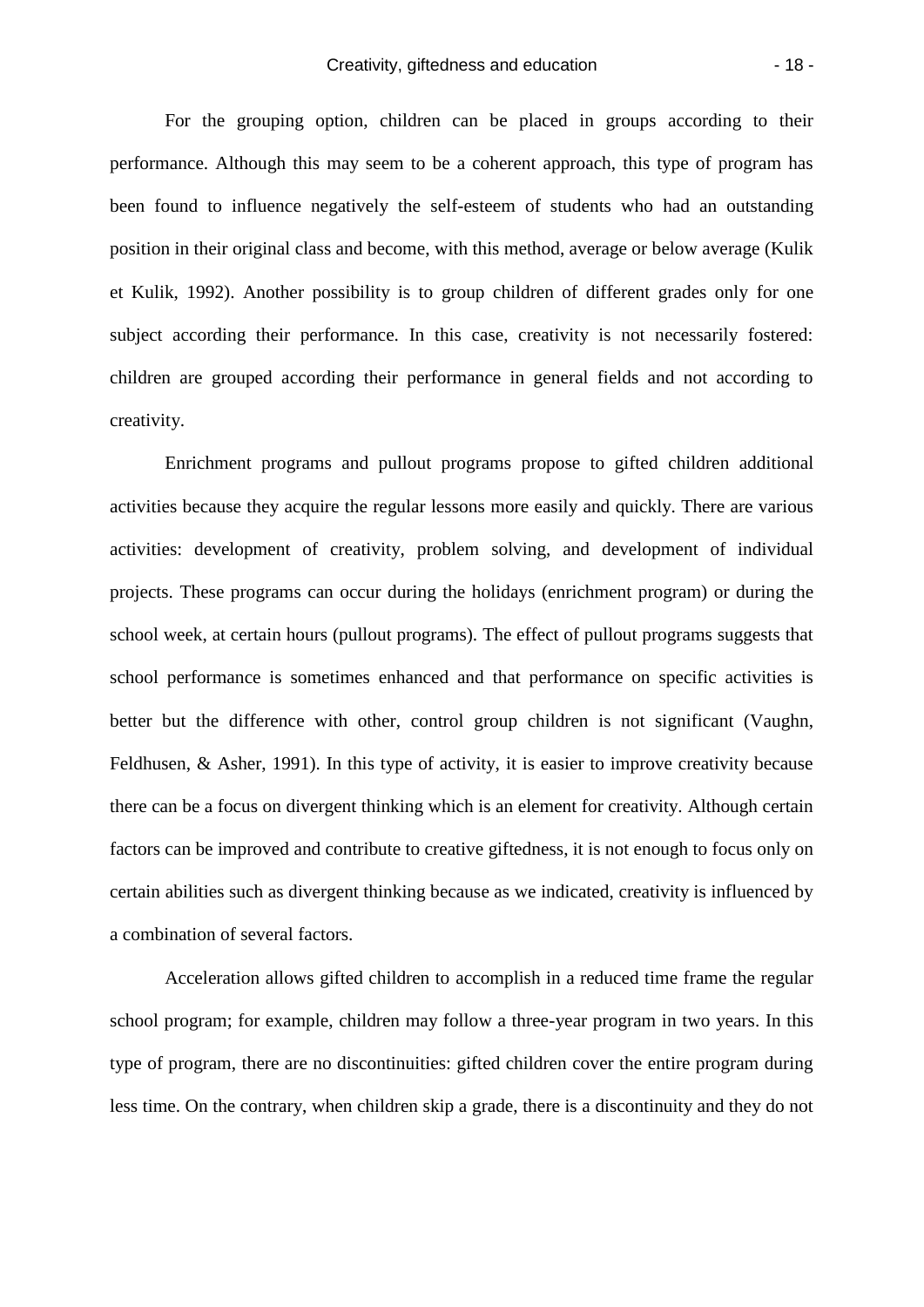study the entire program. In accelerated learning, creativity is not usually part of the curriculum, so children do not develop it.

Beyond classic approaches to gifted education, there is the possibility of alternative pedagogies. Indeed, several pedagogies (Montessori, Freinet, Steiner, Decroly, Ferrière) which emerged during the beginning of  $20<sup>th</sup>$  century are centered on both on content and on pupils' action. Teachers have knowledge and transmit it, but children must actively seek to acquire this knowledge and integrate it. For example, Montessori (1992) suggested that to learn to read, pupils should learn to recognize letters actively, both by sight and with their hands: they move their fingers on letters made in different textures. Teachers bring the material (knowledge) but children adapt it to themselves. For Freinet (Peyronie, 1999), individualized learning through a series of exercises that students accomplish at their own pace is considered important. In classical pedagogy, the whole class moves together; in alternative pedagogies, an individualized pace is possible. If children have a problem, the teacher is there to help them. So, the teacher is mainly a guide, facilitating for children their search for knowledge.

To identify clearly the best practices for educating creative gifted children, it would be necessary to compare all methods in the same study. In any case, there is agreement that it seems to be important to privilege individualized learning. As this proposition exists since the beginning of the  $20<sup>th</sup>$  century with Montessori and Freinet, introducing this approach in the educative system for gifted would not be totally original! (Mönks & Mason, 2000). In addition to pedagogical orientation and different methods for educating the gifted child described here, the characteristic of the teacher who implements a pedagogy is important, and this point is treated in the next section.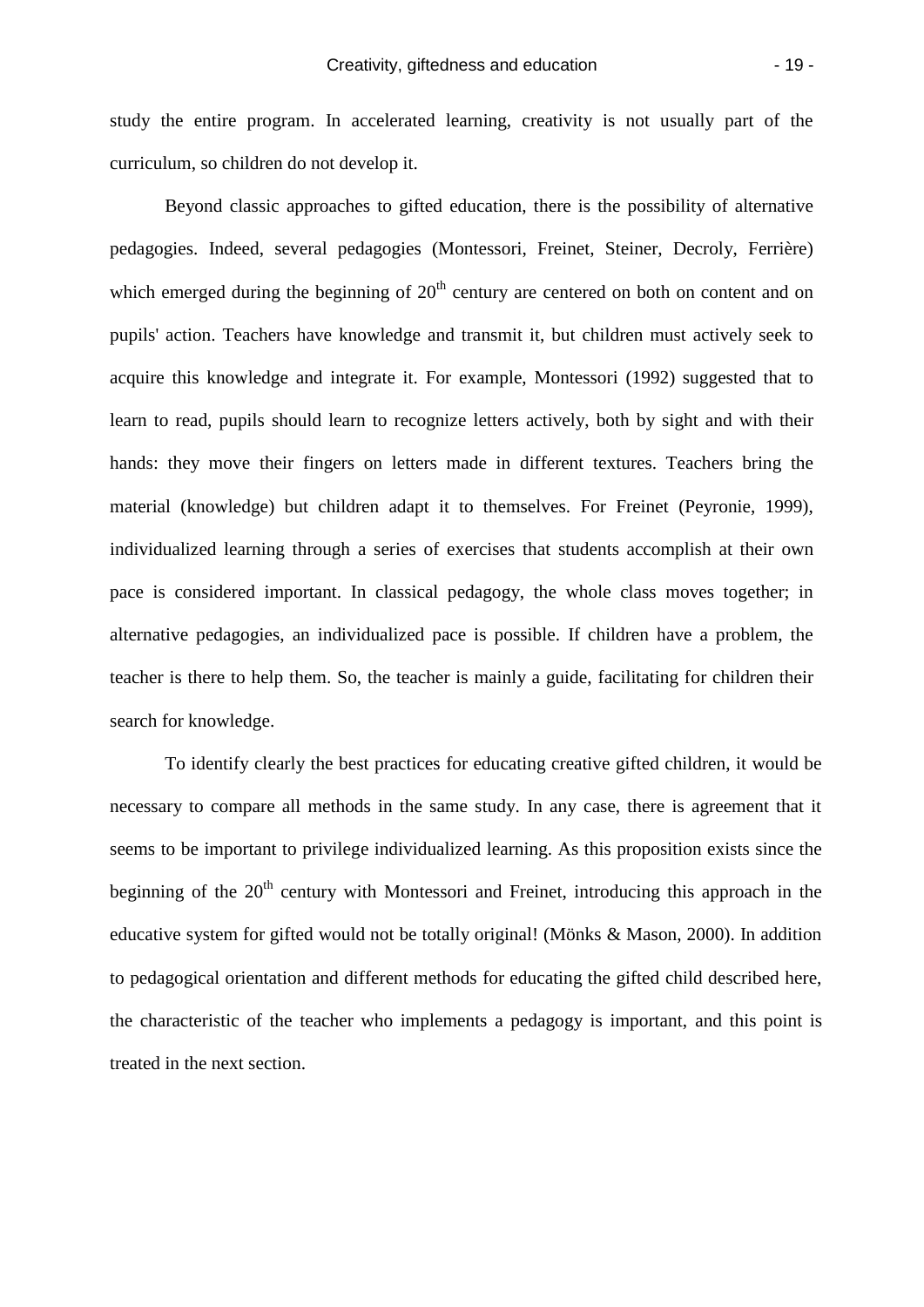## Influence of teachers

Some studies have examined the influence of teachers on children's creative performance. Indeed, teachers' attitude, beliefs and classroom practices influence the development of creativity, notably in elementary school where children are confronted with the same teacher throughout the day. Wentzel (1993) examined the conception of American teachers: for them, an ideal student is a child who follows instructions, keeps quiet and does not ask many questions. Furthermore, a study of Finnish school teachers found a conception of the ideal pupil as honest, broad-minded, valuing self-respect, family security, true friendship and meaning in life (Verkasalo, Tuomivaara & Lindeman, 1996). A study of Nigerian teachers showed that they valued pupil characteristics such as industry, sincerity, obedience, courtesy, consideration, self-confidence, and health (Ohuche, 1987). Other studies in Germany, Greece, India, the Philippines, Turkey, and the United States have shown that teachers favor quiet, conforming behaviors rather than intellectually provocative ones, which may question the teacher's authority (Fasko, 2002; Strom & Strom, 2002). So these attitudes promote submission and conformism, which are adapted to disciplined school behavior but not creative behavior which thrives on curiosity and independence (Cropley, 1994; Sak, 2004; Wentzel, 1993). Newton and Newton (2010) explored teachers' conception of creative thinking in primary school science. These results show that teachers' conceptions tend to be narrow, focusing on practical, fact-based investigations. Although teachers are often encouraged to support creativity, their notions of how to accomplish this within specific school subjects may be inadequate. Thus, teachers may not recognise opportunities for involving creativity.

Working with teachers on their attitudes towards creative behaviors in the classroom is therefore important as teachers are in a privileged position to stimulate or stifle creativity. Teachers' attitudes and values are learned and constructed over time. For current teachers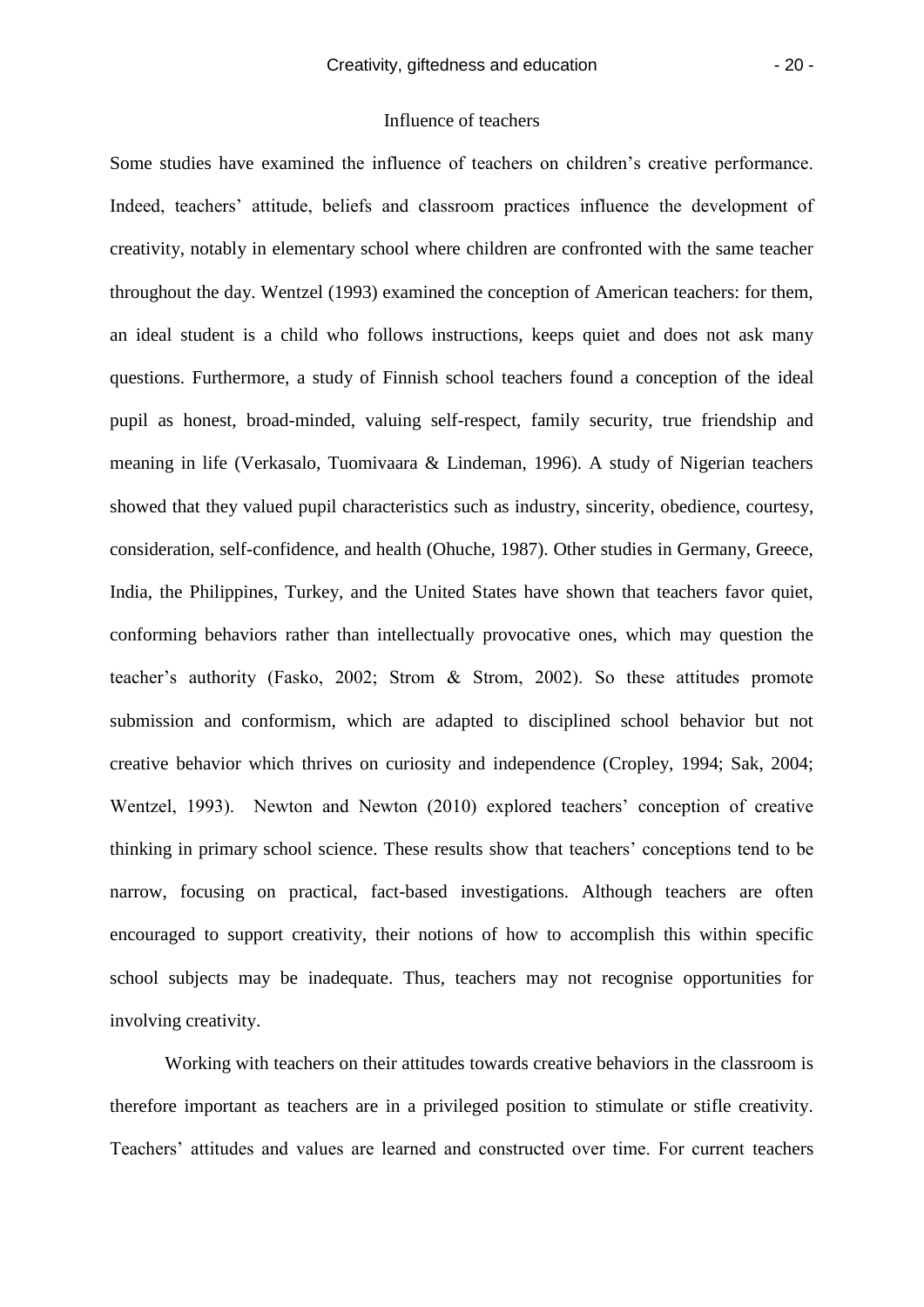these attitudes started to develop, probably, when teachers were themselves primary school students and then were confirmed during teacher training. It is important in teacher training and in-service programs to help teachers recognize what attitudes/values they have and to see the effects of these on students' learning. Teachers must be open to the propositions of children, allow failure, and help pupils to overcome failures and frustration by supporting perseverance in their work. Moreover, by favoring independent learning (each child works at his or her own speed) as well as cooperative learning between children (grouping children to do a particular task), teachers foster the development of creativity (Cropley, 1997). Moreover, for Sternberg (2003), teaching in ways that encourage creativity could also improve school performance in general.

Thus, there is an interaction between the characteristics of gifted children, teacher's characteristics and the school pedagogical environment. So, not only the pedagogy but teachers also play a crucial role in fostering each component of creativity.

#### DISCUSSION-CONCLUSION

We have seen that creativity is an important component for giftedness. Some authors think that creativity is the highest form of giftedness (Runco & Albert, 1986). Different measures of creativity exist to identify creative potential and creative achievement. If we use these techniques, we can begin to differentiate the academically gifted children from creatively gifted ones. Creativity needs to be valued at least as much as knowledge acquisition. Thus creativity needs to assessed and recognized through project work as part of school performance. Pedagogical practice is very important to improve creative potential or achievement in children. Indeed, schools can provide an environment that specifically values creative thinking, recognizes it in students and promotes it through teachers' behaviors in the classroom.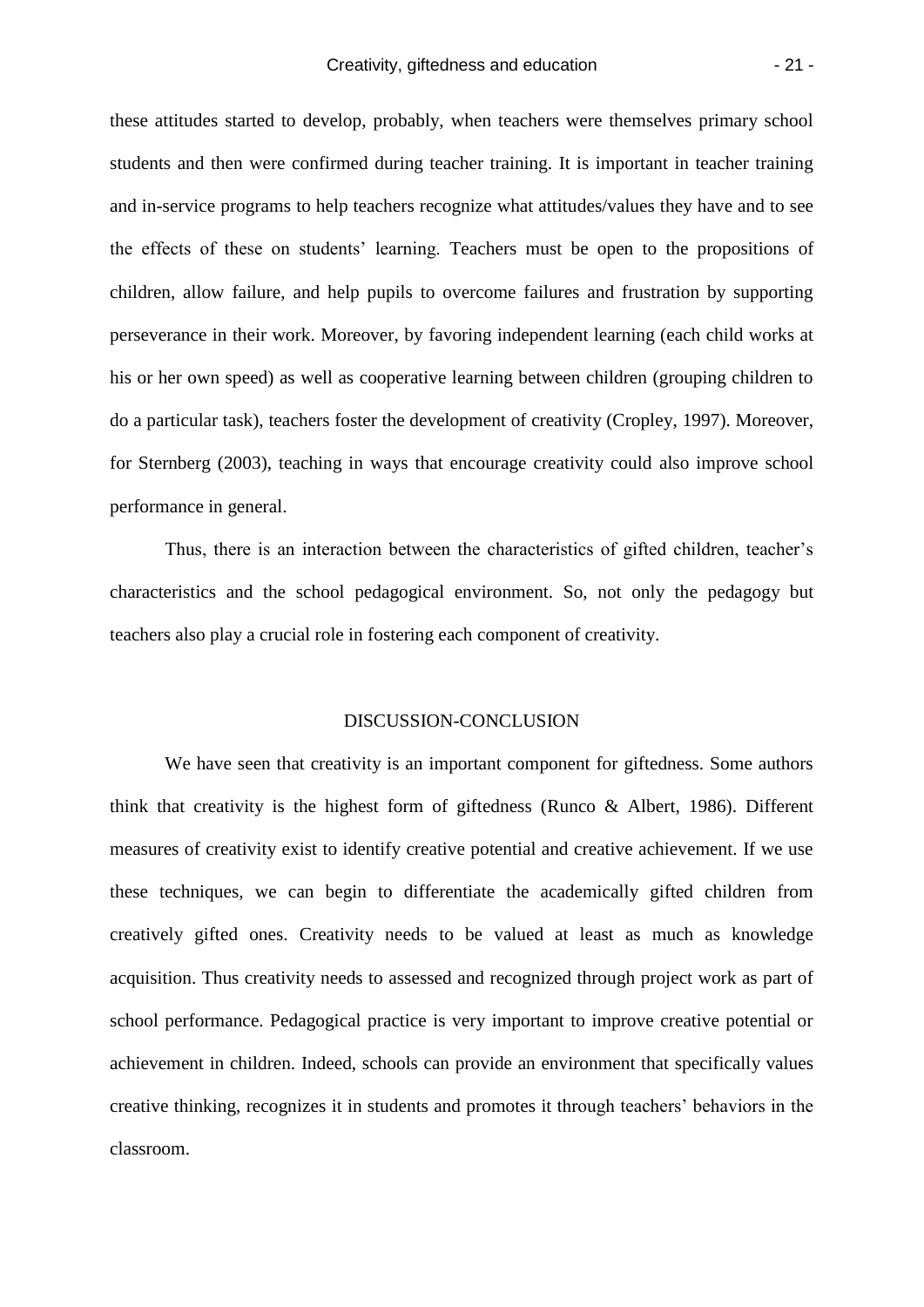Maker & Nielson (1995) have proposed the main features that must be modified to develop creative behaviors in the classroom. Notably, a school environment that favors creative giftedness is characterized by research of excellence, development of creativity, critical thinking, "real" problems, independence, individualized learning, encouragement of risk taking, and relatively less structured learning time compared to traditional classrooms. Teachers are informed and conscious of these principles, but their application can be difficult (Sak, 2004). Teachers need to be educated to understand creative development and ways in which creativity can be fostered or inhibited by school practices. Teachers need to be sensitized to creativity issues which are rarely part of their teacher training or priorities. If the formation of future teachers includes such information (about various techniques and the environment to improve creativity), application of such methods could be facilited (Csikszentmihalyi & Wolfe, 2000). Moreover, alternative pedagogical methods exist since the beginning of the  $20<sup>th</sup>$  century but few teachers use them; empirically the effects of these pedagogies on creativity, in particular for gifted children in school remain to be studied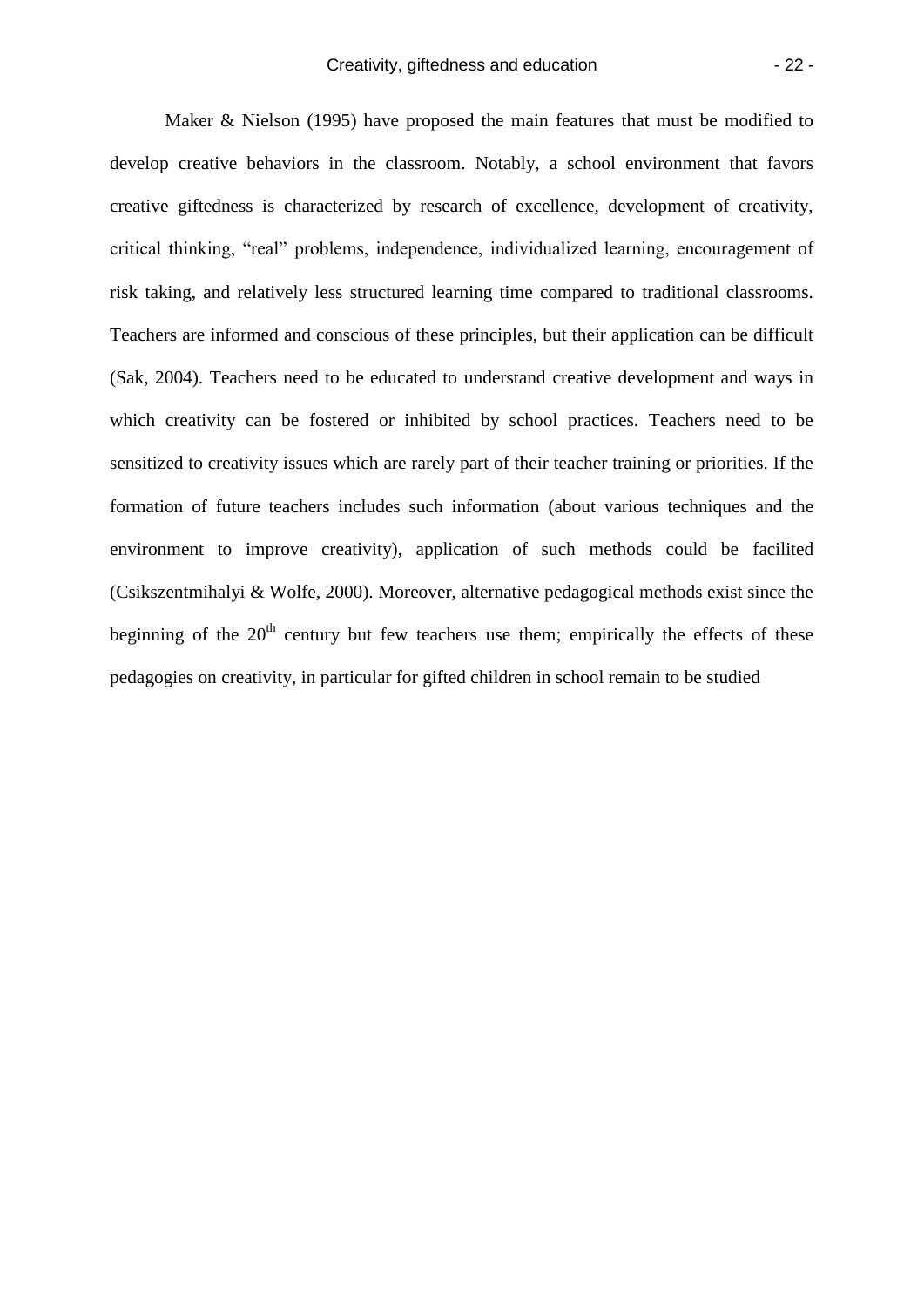#### REFERENCES

Amabile, T.M. (1996). *Creativity in context*. Boulder, CO: Westview.

Baer, J. (1998). Gender differences in the effects of extrinsic motivation on creativity. *Journal of Creative Behavior, 32(1)*, 18-37.

Baldwin, A.Y. (1987). I'm Black but look at me, I am also gifted. *Gifted Child Quarterly, 41(4)*, 180-185.

Besançon, M., Lubart, T. & Barbot, B. (in press). Creative Giftedness and educational opportunities. *Educational & Child Psychology, 30*(2), 79-88.

Binet, A., & Simon, T. (1905). Méthodes nouvelles pour le diagnostic du niveau intellectuel des anormaux [New methods for diagnosing the intellectual level of abnormal persons]. *L'Année Psychologique, 11*, 191-244.

Clifford, M.M. (1988). Failure tolerance and academic risk-taking in ten- to twelve year old students. *British Journal of Educational Psychology, 58(1)*, 15-27.

Coleman, L.J. (2003). Gifted-child pedagogy : Meaningful chimera ? *Roeper Review, 25(4)*, 163-164.

Collins, M.A., & Amabile, T.M. (1999). Motivation and creativity. In R.J. Sternberg (Ed.), *Handbook of Creativity* (pp.297-312). Cambridge : Cambridge University Press.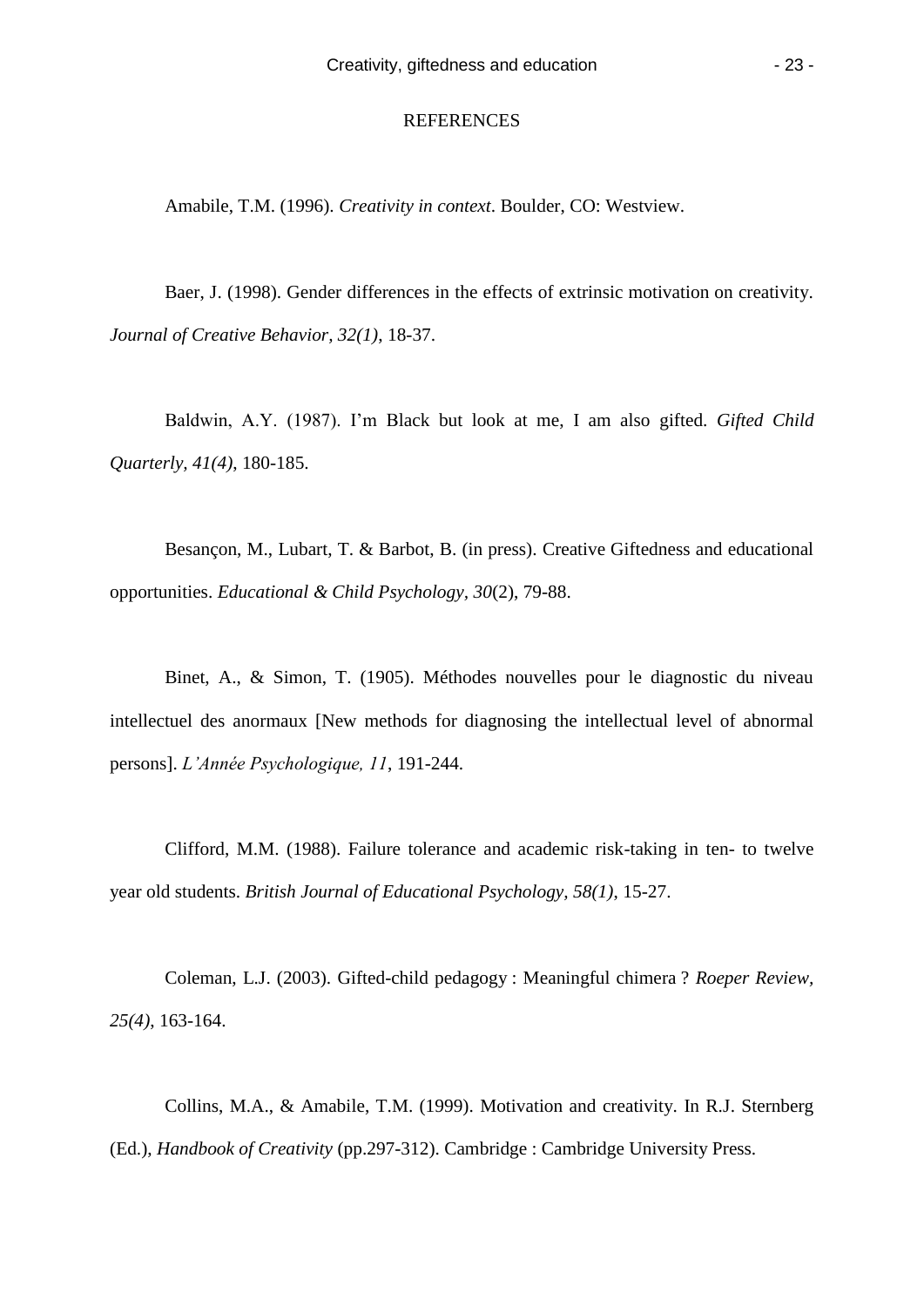Conti, R., & Amabile, T.M. (1999). Motivation/Drive. In M.A. Runco & S.R. Pritzker (Eds), *Encyclopedia of creativity* (Vol.2, pp.251-259). San Diego, CA : Academic Press.

Crespo, M.L. (2004). Construction of a creative climate measure instrument in organizations. *Estudos de Psicologia, 21*(2), 91-99.

Cropley, A.J. (1994). *More ways than one: Fostering creativity*. Norwood, NJ: Ablex.

Cropley, A.J. (1997). Fostering creativity in the classroom: General principles. In M.Q. Runco (Ed.). *Creativity Research Handbook* (pp.83-114). Cresskill, NJ: Hampton Press.

Csikszentmihalyi, M., & Wolfe, R. (2000). New conceptions and research approaches to creativity: Implications of a systems perspective for creativity in education. In K., Heller, F.J. Mönks, R.J. Sternberg, & R.F. Subotnik (Eds.). *International handbook of giftedness and talent* (pp.81-93). Oxford: Elsevier Science.

Dunn, R., & Dunn, K. (1993). *Teaching secondary students through their individual learning styles: practical approaches for grades 7-12*. Needham Heights, MA: Allyn and Bacon.

Dunn, R., & Griggs, S. (1995). A meta-analytic validation of the Dunn & Dunn model of learning-style preferences. *Journal of Educational Research, 88(6)*, 383-393.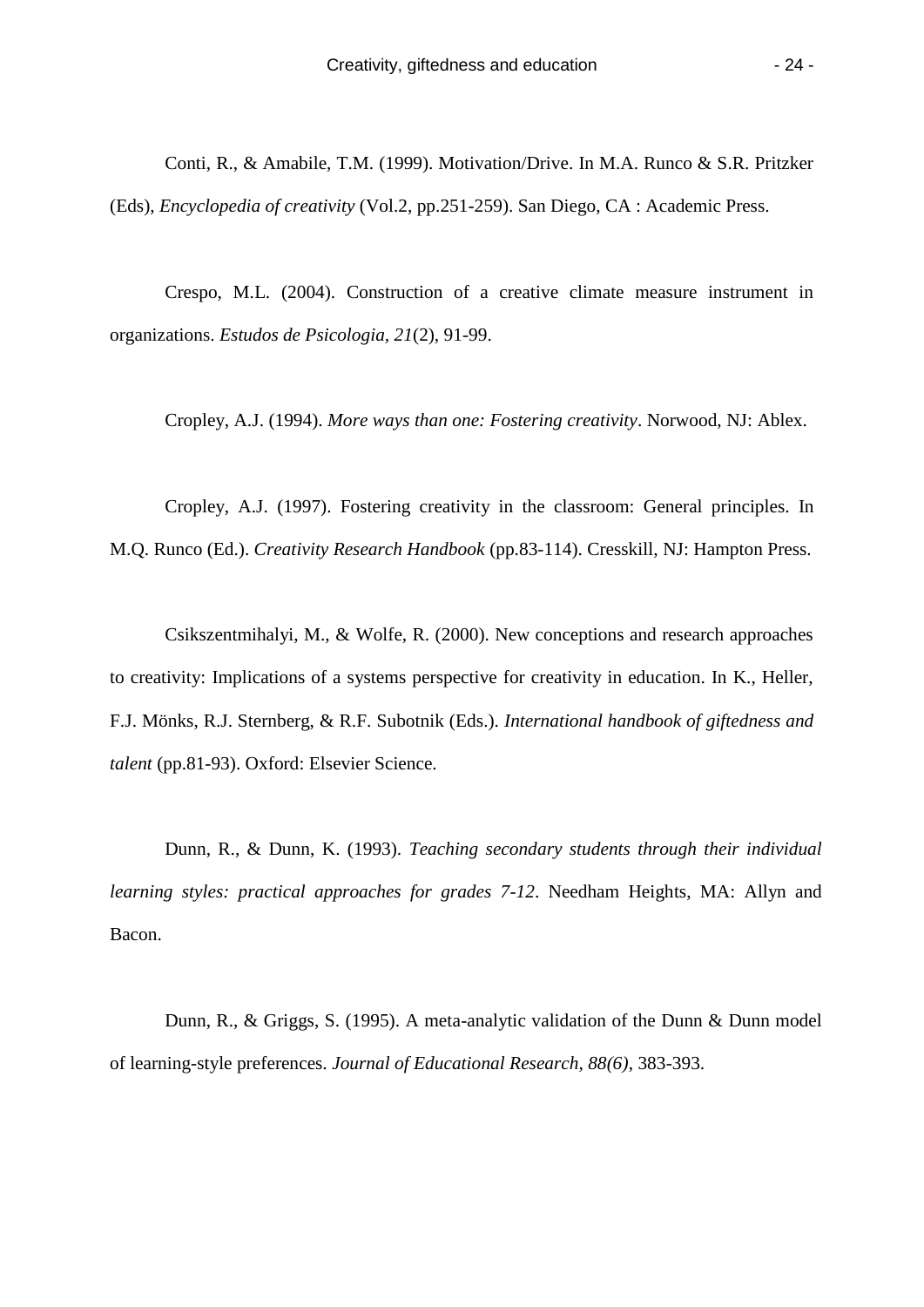Fasko, D. (2002).Creativity in the schools: What's going on ? *Research in the Schools, 9(2)*, 15-21.

Feist, G. (2004). The evolved fluid specificity of human creative talent. In E.L. Grigorenko & R.J. Sternberg (Eds.), *Creativity: from potential to realization* (pp.57-82). Washington: American Psychological Association.

Feldman, D.H. (1982). A developmental framework for research with gifted children. In D.H. Feldman (Ed.). *New Directions for Child Development: Developmental Approaches to Giftedness and Creativity* (pp.31-45). San Francisco: Jossey-Bass.

Gagné, F. (1983). Douance et talent: deux concepts à ne pas confrondre. [Gidtedness and talent : two concepts to not be confused]. *Apprentissage et Socialisation, 6(3)*, 146-159.

Gagné, F. (2004). Transforming gifts into talents: the DMGT as a developmental theory, *High Ability Studies, 15* (2), 119-147.

Gardner, H. (1983). *Frames of mind: The theory of multiple intelligences*. New York: Basic Books.

Georsgdottir, A., & Lubart, T.I. (2003). La flexibilité cognitive et la créativité: une approche développementale, différentielle et expérimentale. [Cognitive flexibility and creativity : a developmental, differential and experimental approach]. *Psychologie Française, 48(3)*, 29-40.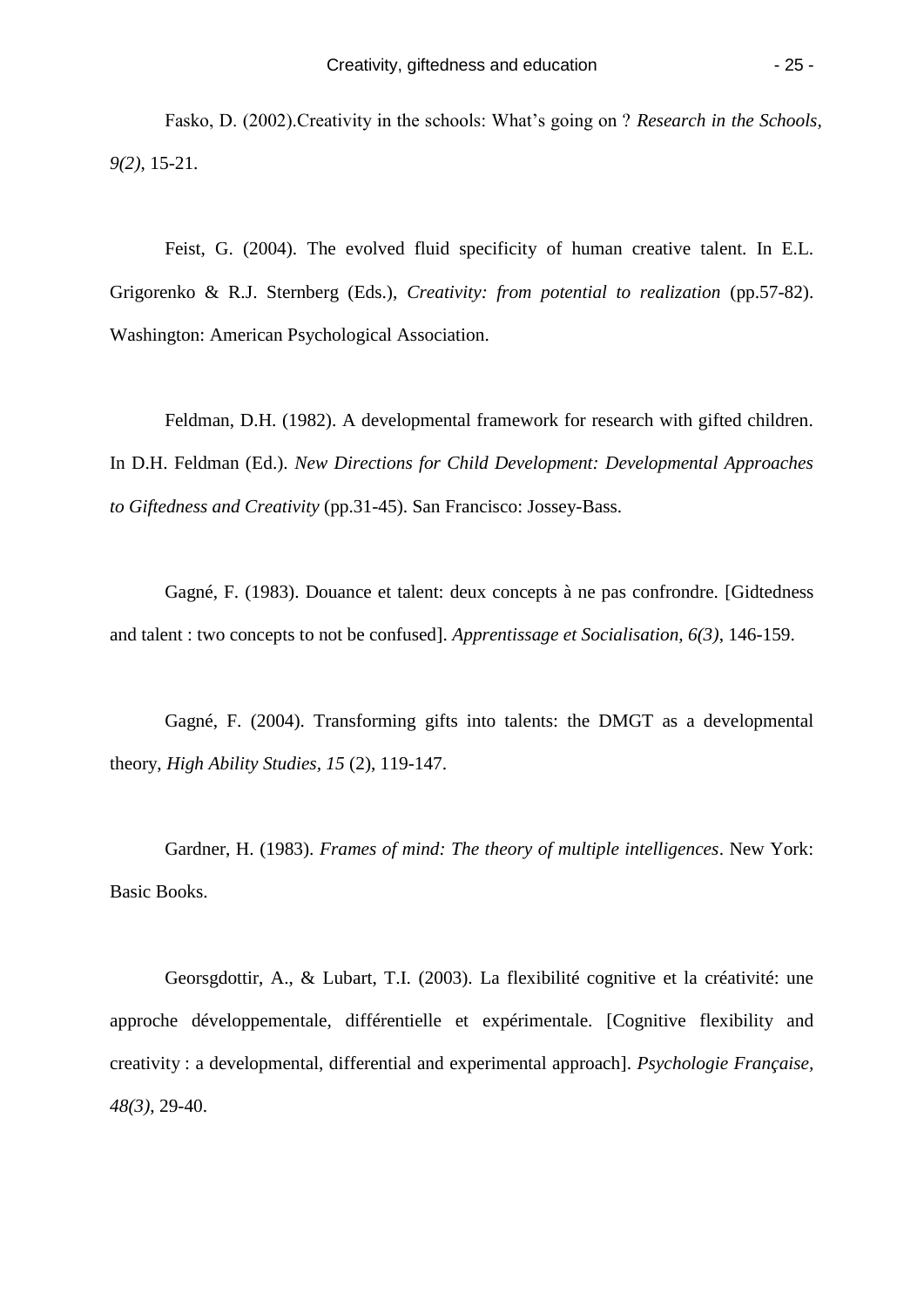Getzels, J.W., & Csikszentmihalyi, M. (1976). The creative vision: A longitudinal study of problem finding in art. New York: Wiley.

Gowan, J.C. (1971). The Relationship between creativity and giftedness. *Gifted Child Quarterly*, 239-243.

Gregorc, A.F. (1982). *An adult guide to style*. Columbia, CT: Gregorc Associates, Inc.

Guilford, J.P. (1950). Creativity. *American Psychologist, 5*, 444-454.

Gustaffson, J.E. (1984). A unifying model for the structure of intellectual abilities, *Intelligence, 8*, 179-203.

Horn, J.L., & Cattel, R.B. (1966). Refinement and test of the theory of mind and crystallized intelligence. *Journal of Educational Psychology, 57*, 253-270.

Huteau, M., & Lautrey, J. (1999). *Evaluer l'intelligence* [Evaluate intelligence]. Paris: Presses Universitaires de France.

Kanevsky, L., & Keighley, T. (2003). To produce or not to produce? Understanding boredom and the honor in underachievement. *Roeper Review, 26(1)*, 20-28.

Karwowski, M. (2008). Giftedness and intuition. *Gifted and Talented International, 23(1)*, 115-124.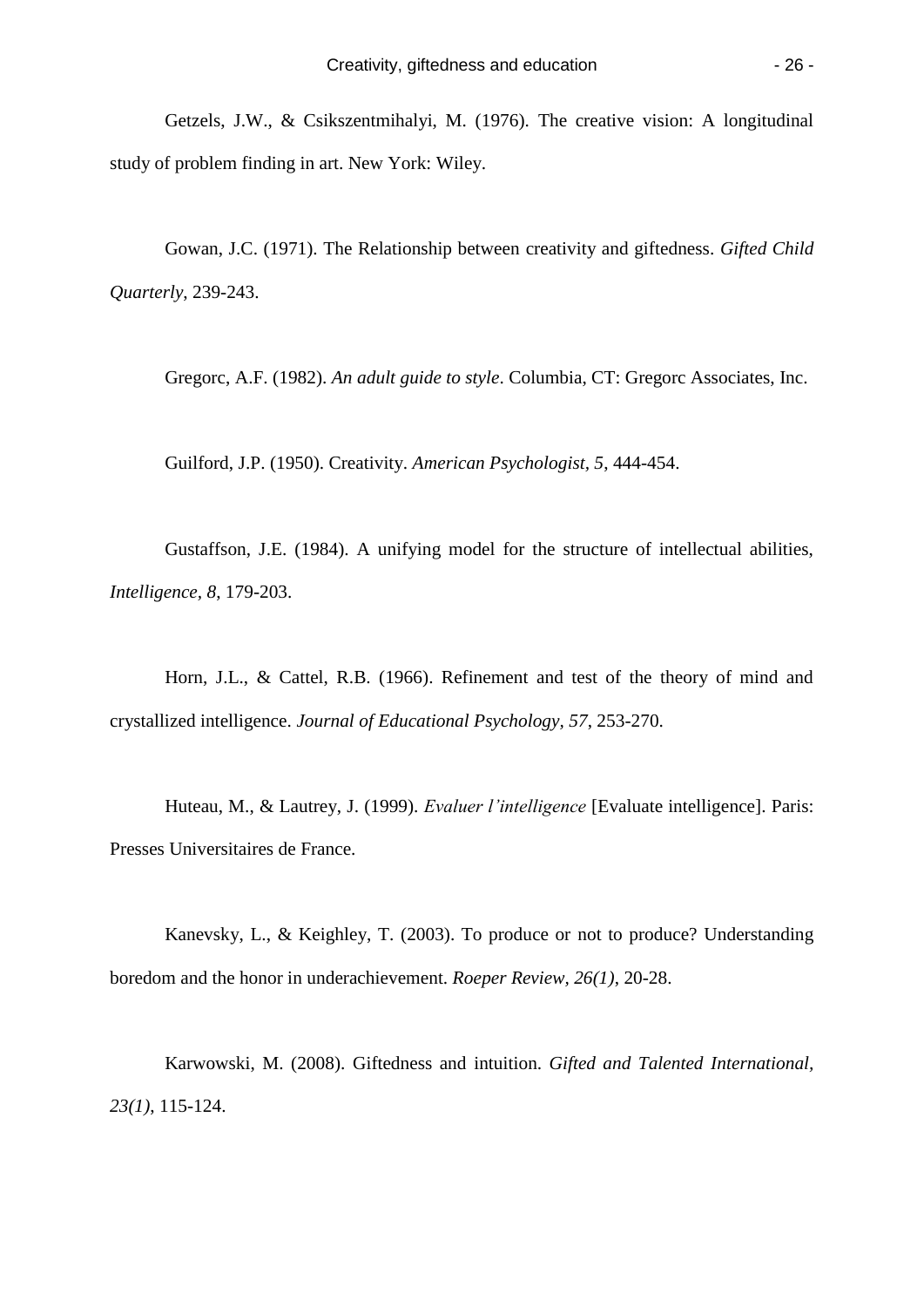Karwowski, M., Lebuda, I., & Wisniewska, E. (2008-2009). Creative abilities and styles as predictors of school success. *Gifted and Talented International, 23(2)-24(1)*, 119- 127.

Kim, K.H. (2008). Underachievement and Creativity: are gifted underachievers highly creative? *Creativity Research Journal, 20(2)*, 234-242.

Kulik, J.A., & Kulik, C.-L.C. (1992). Meta-analytic findings on grouping programs. *Gifted Child Quarterly, 36(2)*, 73-77.

Landrum, M.S., & Ward, S.B. (1993). Behavioral assessment of gifted learners. *Journal of Behabioral Education, 3(3)*, 211-215.

Lautrey, J. (1980). *Classe sociale, milieu familial, intelligence [Social classe, familial environnent, intelligence]*. Paris : PUF.

Lautrey, J. (2004). Les modes de scolarisation des enfants à haut potentiel et leurs effets. [Modes of schooling of gifted children and their effects]. *Psychologie Française, 49*, 337-352.

Lee, L.-Y., & Li, C.-Y. (2008). [The moderating effects of teaching method, learning](https://frodon.univ-paris5.fr/http/ehis.ebscohost.com/ehost/viewarticle?data=dGJyMPPp44rp2%2FdV0%2Bnjisfk5Ie46bdIr66vTLCk63nn5Kx95uXxjL6qrUqupbBIr6ieS7intVKvrJ5Zy5zyit%2Fk8Xnh6ueH7N%2FiVauvsU2xprZMt6ykhN%2Fk5VXk6KR84LPui%2FfepIzf3btZzJzfhruorki2o65Ntq2wRa6mtD7k5fCF3%2Bq7fvPi6ozj7vIA&hid=3)  [style and cross-cultural differences on the relationship between expatriate training and](https://frodon.univ-paris5.fr/http/ehis.ebscohost.com/ehost/viewarticle?data=dGJyMPPp44rp2%2FdV0%2Bnjisfk5Ie46bdIr66vTLCk63nn5Kx95uXxjL6qrUqupbBIr6ieS7intVKvrJ5Zy5zyit%2Fk8Xnh6ueH7N%2FiVauvsU2xprZMt6ykhN%2Fk5VXk6KR84LPui%2FfepIzf3btZzJzfhruorki2o65Ntq2wRa6mtD7k5fCF3%2Bq7fvPi6ozj7vIA&hid=3)  [training effectiveness.](https://frodon.univ-paris5.fr/http/ehis.ebscohost.com/ehost/viewarticle?data=dGJyMPPp44rp2%2FdV0%2Bnjisfk5Ie46bdIr66vTLCk63nn5Kx95uXxjL6qrUqupbBIr6ieS7intVKvrJ5Zy5zyit%2Fk8Xnh6ueH7N%2FiVauvsU2xprZMt6ykhN%2Fk5VXk6KR84LPui%2FfepIzf3btZzJzfhruorki2o65Ntq2wRa6mtD7k5fCF3%2Bq7fvPi6ozj7vIA&hid=3) *The International Journal of Human Resource Management, 19(4)*, 600-619.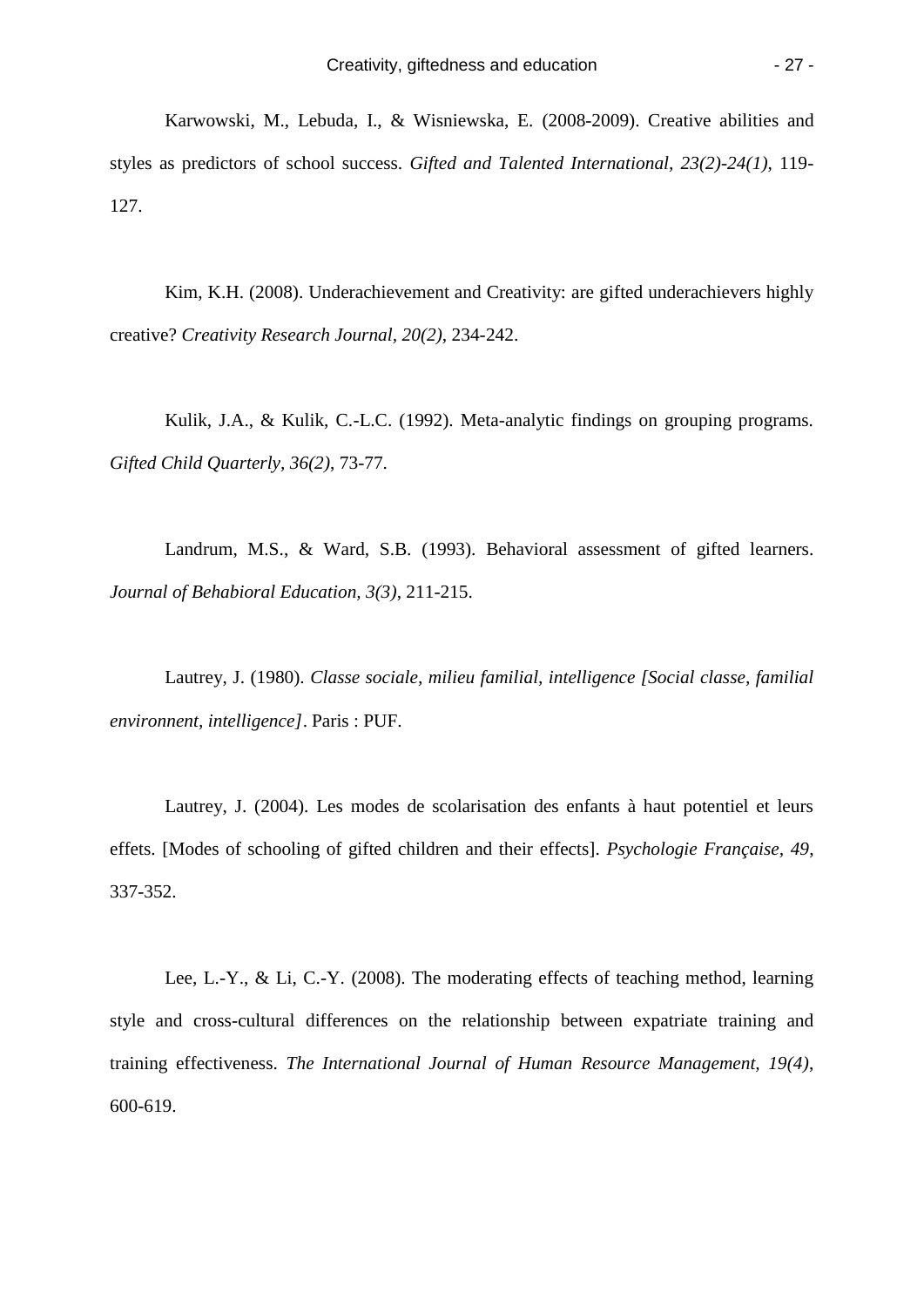Loi, D., and Dillon, P. (2006). Adaptative educational environment as creative spaces. *Cambridge Journal of Education, 36 (3)*, 363-381.

Lubart, T.I. (Dir.) (2006). *Enfants exceptionnels. Précocité intellectuelle, haut potentiel et talent*. [Exceptional children : precocity, high potenial and talent]. Paris : Bréal.

Lubart, T., Besançon, M. & Barbot, B. (2011). Evaluation du Potentiel Créatif (EPoC). [Evaluation of Potential Creativity].Paris: Hogrefe France.

Lubart, T. & Guignard, J-H. (2004). The generality-specificity of creativity: A multivariate approach. In E.L. Grigorenko & R.J. Sternberg (Eds.), *Creativity: From potential to realization* (pp.43-56)*.* Washington: American Psychological Association.

Lubart, T., Mouchiroud, C., Tordjman, S., & Zenasni, F. (2003). *Psychologie de la créativité*. [Psychology of creativity]. Paris: Armand Colin.

Lubart, T.I., & Sternberg, R.J. (1995). [An investment approach to creativity: Theory](https://frodon.univ-paris5.fr/http/ehis.ebscohost.com/ehost/viewarticle?data=dGJyMPPp44rp2%2FdV0%2Bnjisfk5Ie46bdIr66vTLCk63nn5Kx95uXxjL6qrUqupbBIr6ieS7intVKvrJ5Zy5zyit%2Fk8Xnh6ueH7N%2FiVauvsU2xprZMt6ykhN%2Fk5VXk6KR84LPui%2FfepIzf3btZzJzfhrunt1Gzo7dPs6mxRa6nsD7k5fCF3%2Bq7fvPi6ozj7vIA&hid=3)  [and data.](https://frodon.univ-paris5.fr/http/ehis.ebscohost.com/ehost/viewarticle?data=dGJyMPPp44rp2%2FdV0%2Bnjisfk5Ie46bdIr66vTLCk63nn5Kx95uXxjL6qrUqupbBIr6ieS7intVKvrJ5Zy5zyit%2Fk8Xnh6ueH7N%2FiVauvsU2xprZMt6ykhN%2Fk5VXk6KR84LPui%2FfepIzf3btZzJzfhrunt1Gzo7dPs6mxRa6nsD7k5fCF3%2Bq7fvPi6ozj7vIA&hid=3) In Smith, S. M., Ward, T. B., Finke, R. A. (Eds.), *The creative cognition approach*  (pp. 271-302). Cambridge, MA, US: The MIT Press.

Maker, J. (1993). Creativity, Intelligence, and Problem Solving: A definition and design for cross-cultural research and measurement related to giftedness. *Gifted Education International, 9*, 68-77.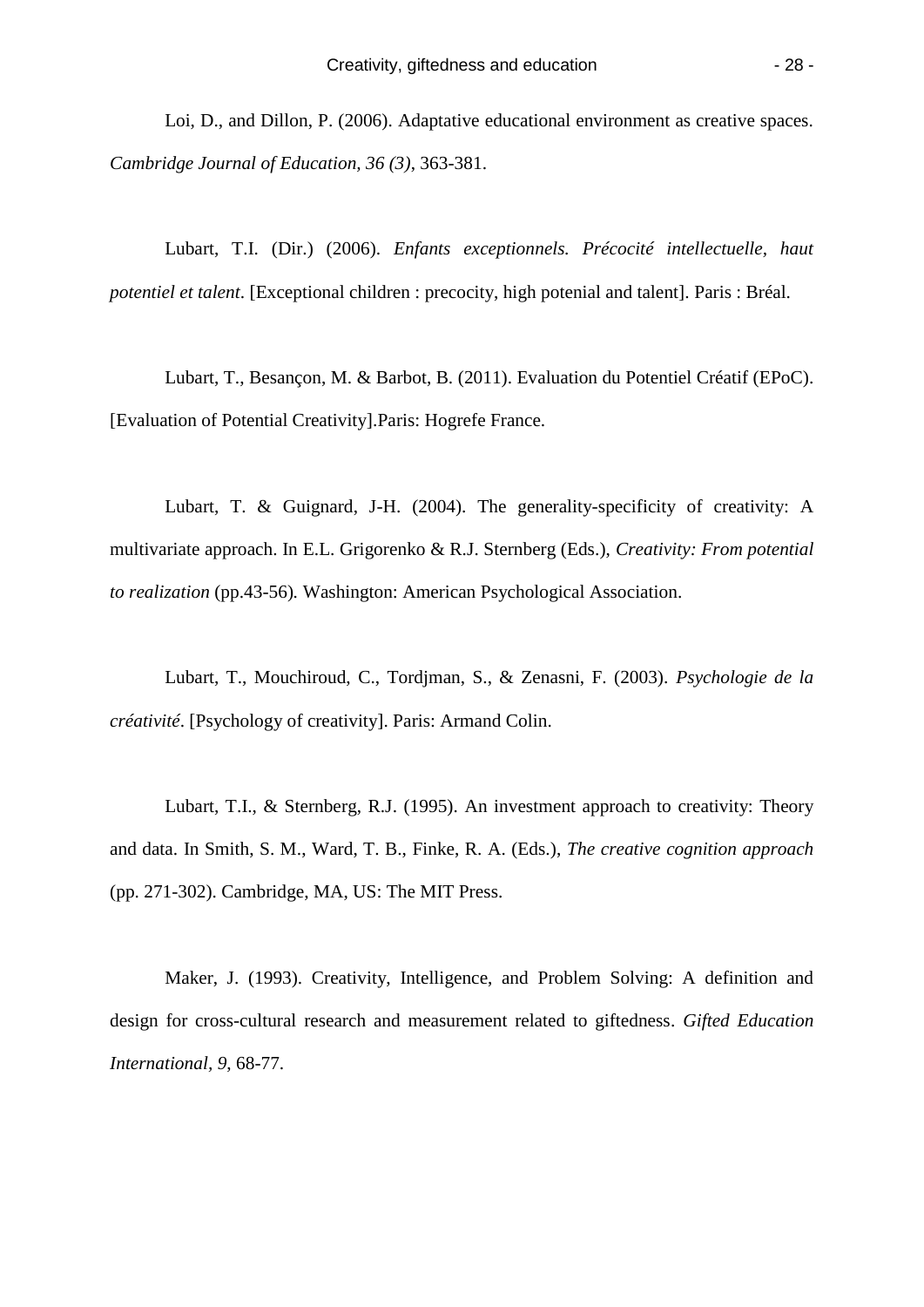Maker, C.J., & Nielson, A.B. (1995). *Curriculum development and teaching strategies for gifted learners.* 2<sup>nde</sup> ed. Austin, TX: Pro-Ed.

Milgram, R.M. & Hong, E. (1999). Creative out-of-school activities in intellectually gifted adolescents as predictors of their life accomplishment in young adults: A longitudinal study. *Creativity Research Journal, 12*, 77-87.

Mönks, F.J. & Mason, E.J. (2000). Developmental psychology and giftedness: Theories and research. In F.J. Monks, & K.A. Heller (Eds.), *International handbook of giftedness and talent* (2nd ed., pp.141-267). New York: Elsevier Applied Science.

Montessori, M. (1992). *L'enfant* [The child]. Paris, Desclée de Brouwer.

Mulhern, J.D. (2003). The gifted child in the regular classroom. *Roeper Review, 25(3),* 112-115.

Newton, L., and Newton, D. (2010). Creative thinking and teaching for creativity in elementary school science. *Gifted and Talented International, 25(2)*, 111-124.

Ng, A.K. (2001). *Why asians are less creative than westerners*. Singapore: Prentice Hall.

Noizet, G., & Caverni, J.P. (1978). *Psychologie de l'évaluation scolaire* [Psychology of school evaluation]. Paris : PUF.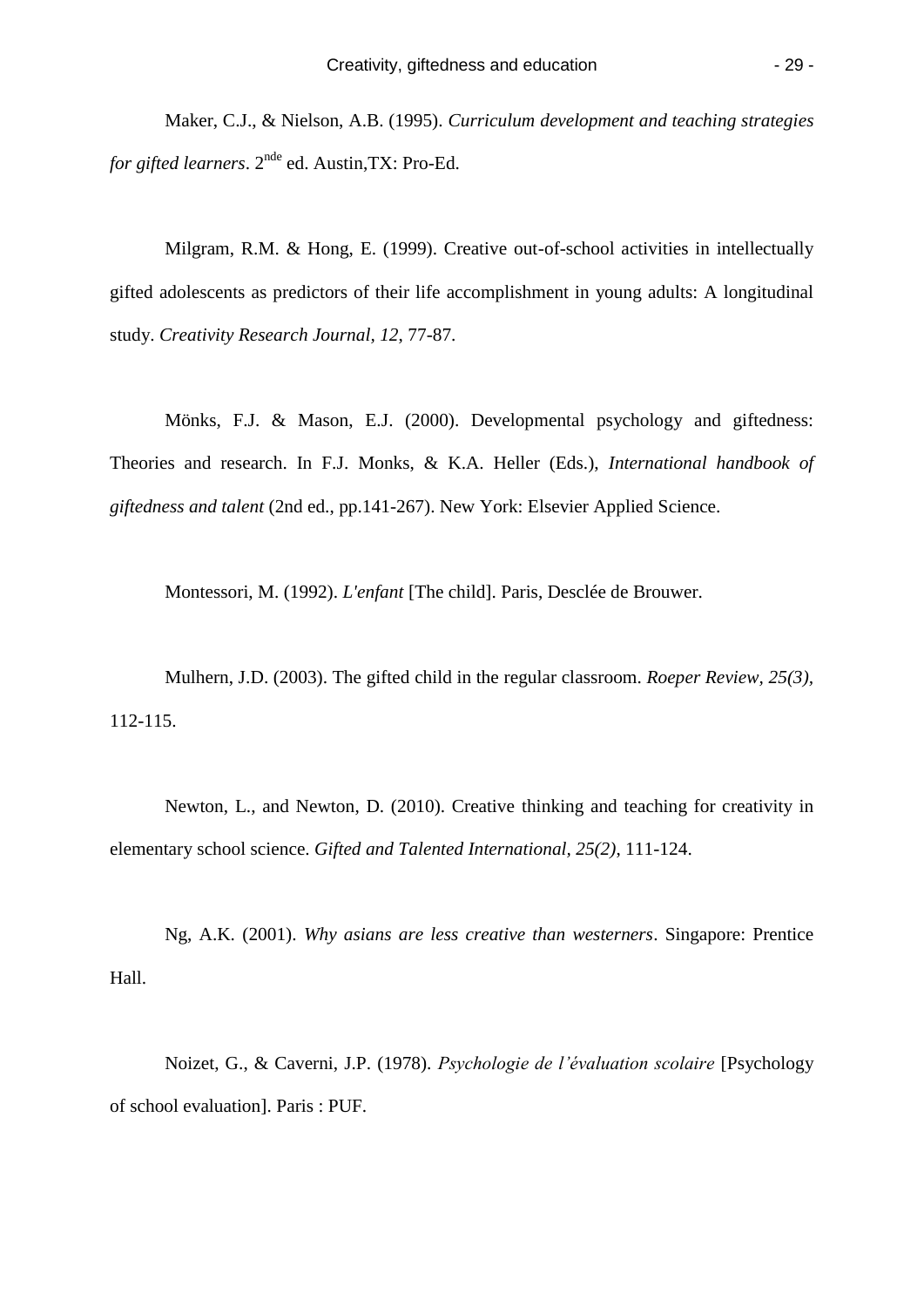Ohuche, N. M. (1987). The ideal pupil as perceived by Nigerian (Igbo) teachers and Torrance's creative personality. *Indian Journal of Applied Psychology, 24(2*), 80-86.

Olszewski-Kubilius, P. (2000). The Transition from Childhood Giftedness to Adult Creative Productiveness: Psychological Characteristics and Social Supports. *Roeper Review, 23(2)*, 65-71.

Pelpel, P. (2002). *Se former pour enseigner* [Learning to teach]. Paris: Dunod.

Peters, W.A.M., Grager-Loidl, H., & Supplee, P. (2000). Underachievement in gifted children and adolescent: theory and practice. In K.A.M. Heller; R.J. Sternberg; R.F. Subotnik (Eds*.), International Handbook of Giftedness and Talent* (pp.609-620). Oxford: Pergamon Press.

Peyronie, H. (1999). *Célestin Freinet. Pédagogie et émancipation* [Célestin Freinet : Pedagogy and emancipation]. Paris : Hachette Education.

Reis, S., & McCoach, B. (2002). Underachievement in gifted students. In M. Neihart, S. Reis, N. Robinson, & S. Moon (Eds), *The social and emotional development of gifted children* (pp.81-91). Washington DC: Prufrock Press.

Renzulli, J. (1979). *What makes giftedness: a reexamination of the definition of the gifted and talented*. Ventura, CA: Ventura County Superintendant of Schools Office.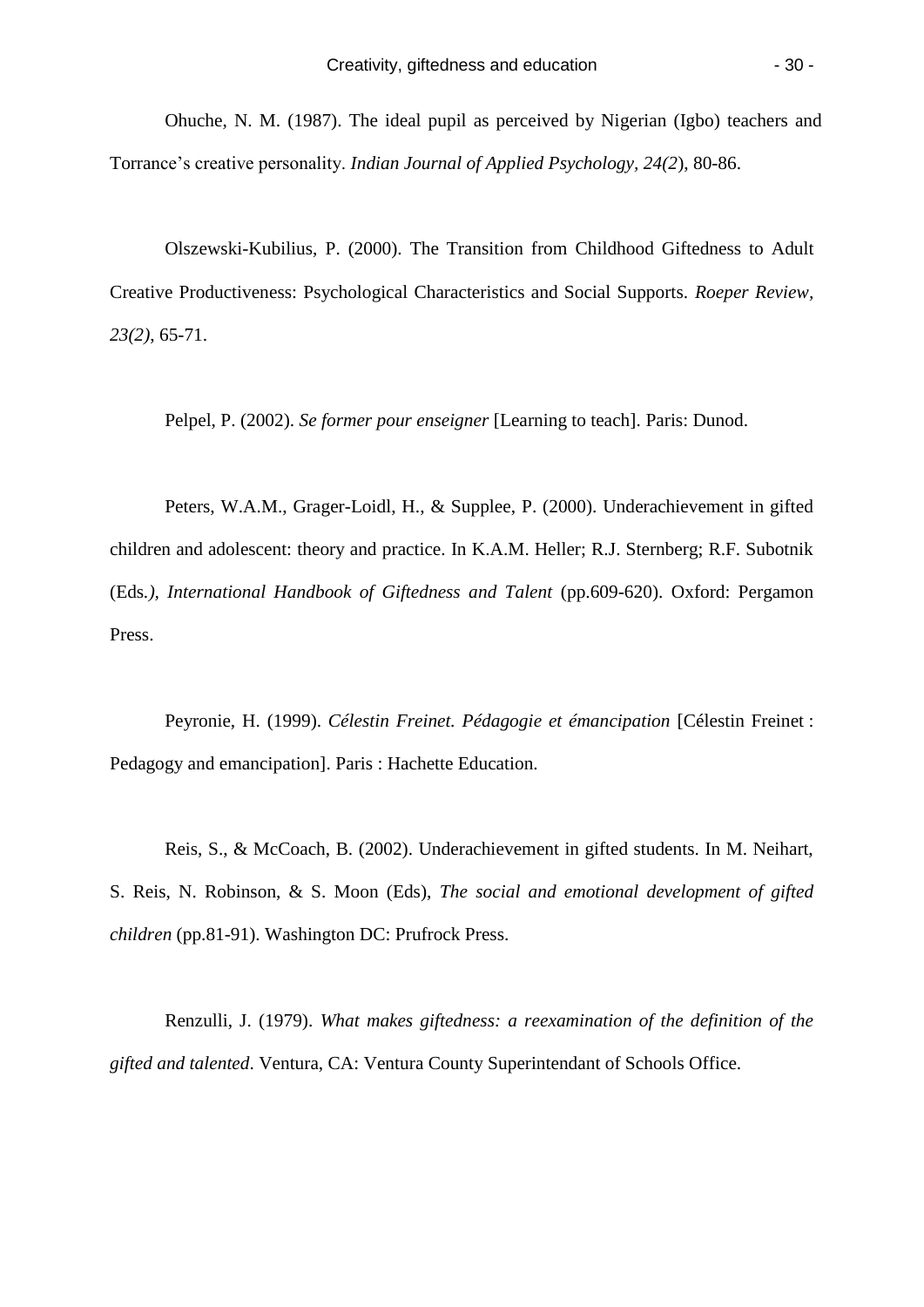Renzulli, J. (1986). The three ring conception of giftedness: a developmental model for creative productivity. In R.J. Sternberg & J.E. Davidson (Eds.), *Conception of giftedness* (pp.53-92). New-York: Cambridge University Press.

Runco, M.A., & Albert, R.S. (1986). The threshold theory regarding creativity and intelligence: An empirical test with gifted and non-gifted children. *Creative Child and Adult Quarterly, 11*, 212-218.

Sak, U. (2004). About Creativity, Giftedness and Teaching the Creativity Gifted in the Classroom. *Roeper Review, 26(4)*, 216-222.

Simonton, D.K. (1984). *Genius, Creativity and Leadership*. Cambridge, MA: Havard University Press.

Sternberg, R.J. (1985). *Beyond IQ: a triarchic theory of human intelligence*. New York: Cambridge University Press.

Sternberg, R.J. (2003). Creative Thinking in the classroom. *Scandinavian Journal of Educational Research, 47 (3)*, 325-338.

Sternberg, R., & Lubart, T.I. (1995). *Defying the Crowd: Cultivating creativity in a culture of conformity*. New York: Free Press.

Strom, R. D., & Strom, P. S. (2002). Changing the rules : Education for creative thinking. *Journal of Creative Behavior, 36(3)*, 183-200.